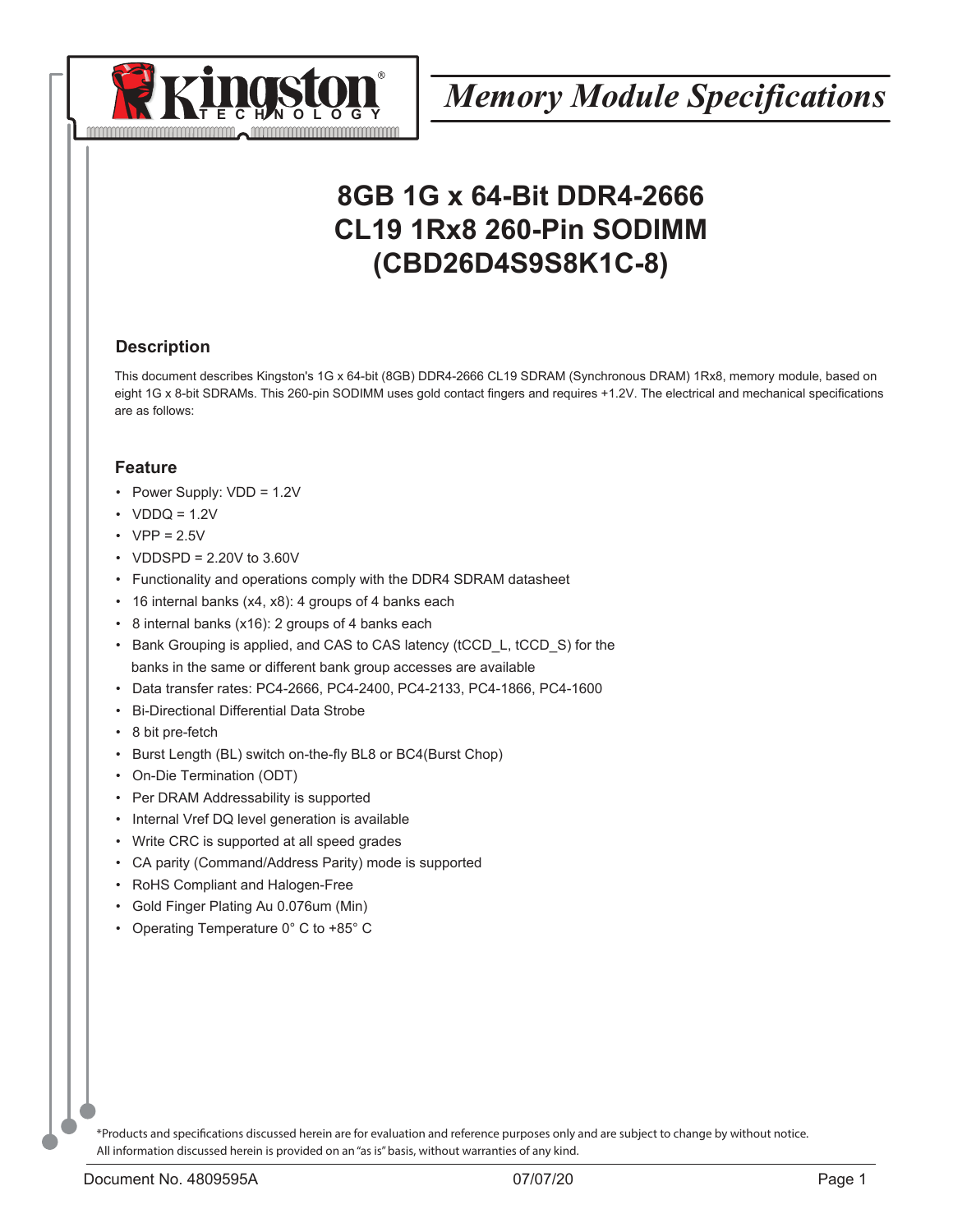## **SODIMM Pin Configuration (Front side/Back side)**

| Pin            | <b>Front</b>     | Pin              | <b>Back</b>      | Pin | <b>Front</b>      | Pin        | <b>Back</b>      |
|----------------|------------------|------------------|------------------|-----|-------------------|------------|------------------|
| 1              | <b>VSS</b>       | 2                | <b>VSS</b>       | 131 | A3                | 132        | A <sub>2</sub>   |
| 3              | DQ5              | 4                | DQ4              | 133 | A1                | 134        | EVENT_n          |
| 5              | <b>VSS</b>       | $\boldsymbol{6}$ | <b>VSS</b>       | 135 | VDD               | 136        | VDD              |
| $\overline{7}$ | DQ1              | 8                | DQ0              | 137 | CK0_t             | 138        | $CK1_t$          |
| 9              | <b>VSS</b>       | $10\,$           | <b>VSS</b>       | 139 | CK <sub>0_c</sub> | 140        | $CK1_C$          |
| 11             | DQS0_C           | 12               | DM0_n/DBI0_n, NC | 141 | VDD               | 142        | <b>VDD</b>       |
| 13             | DQS0_t           | 14               | <b>VSS</b>       | 143 | PARITY            | 144        | A <sub>0</sub>   |
| 15             | <b>VSS</b>       | 16               | DQ6              |     |                   | <b>KEY</b> |                  |
| 17             | DQ7              | 18               | <b>VSS</b>       |     |                   |            |                  |
| 19             | <b>VSS</b>       | 20               | DQ <sub>2</sub>  | 145 | BA1               | 146        | A10/AP           |
| 21             | DQ3              | 22               | <b>VSS</b>       | 147 | <b>VDD</b>        | 148        | VDD              |
| 23             | <b>VSS</b>       | 24               | DQ12             | 149 | $CSO_n$           | 150        | BA0              |
| 25             | DQ13             | 26               | <b>VSS</b>       | 151 | A14/WE_n          | 152        | A16/RAS_n        |
| 27             | <b>VSS</b>       | 28               | DQ8              | 153 | VDD               | 154        | <b>VDD</b>       |
| 29             | DQ <sub>9</sub>  | 30               | <b>VSS</b>       | 155 | ODT <sub>0</sub>  | 156        | A15/CAS_n        |
| 31             | <b>VSS</b>       | 32               | DQS1_c           | 157 | $CS1_n$           | 158        | A13              |
| 33             | DM1_n/DBI1_n, NC | 34               | DQS1_t           | 159 | <b>VDD</b>        | 160        | VDD              |
| 35             | <b>VSS</b>       | 36               | <b>VSS</b>       | 161 | ODT1              | 162        | C0, CS2_n, NC    |
| 37             | DQ15             | 38               | DQ14             | 163 | <b>VDD</b>        | 164        | <b>VREFCA</b>    |
| 39             | <b>VSS</b>       | 40               | <b>VSS</b>       | 165 | C1, CS3_n, NC     | 166        | SA <sub>2</sub>  |
| 41             | DQ10             | 42               | DQ11             | 167 | <b>VSS</b>        | 168        | <b>VSS</b>       |
| 43             | <b>VSS</b>       | 44               | <b>VSS</b>       | 169 | DQ37              | 170        | DQ36             |
| 45             | DQ21             | 46               | DQ20             | 171 | <b>VSS</b>        | 172        | <b>VSS</b>       |
| 47             | <b>VSS</b>       | 48               | <b>VSS</b>       | 173 | DQ33              | 174        | DQ32             |
| 49             | DQ17             | 50               | DQ16             | 175 | <b>VSS</b>        | 176        | <b>VSS</b>       |
| 51             | <b>VSS</b>       | 52               | <b>VSS</b>       | 177 | DQS4_c            | 178        | DM4_n/DBI4_n, NC |
| 53             | DQS2_c           | 54               | DM2_n/DBI2_n, NC | 179 | DQS4_t            | 180        | <b>VSS</b>       |
| 55             | DQS2_t           | 56               | <b>VSS</b>       | 181 | <b>VSS</b>        | 182        | DQ39             |
| 57             | <b>VSS</b>       | 58               | DQ22             | 183 | DQ38              | 184        | <b>VSS</b>       |
| 59             | DQ23             | 60               | <b>VSS</b>       | 185 | <b>VSS</b>        | 186        | DQ35             |
| 61             | VSS              | 62               | DQ18             | 187 | DQ34              | 188        | VSS              |
| 63             | DQ19             | 64               | <b>VSS</b>       | 189 | <b>VSS</b>        | 190        | DQ45             |
| 65             | <b>VSS</b>       | 66               | DQ28             | 191 | DQ44              | 192        | <b>VSS</b>       |
| 67             | DQ29             | 68               | <b>VSS</b>       | 193 | <b>VSS</b>        | 194        | DQ41             |
| 69             | <b>VSS</b>       | $70\,$           | DQ24             | 195 | DQ40              | 196        | <b>VSS</b>       |
| 71             | DQ25             | 72               | <b>VSS</b>       | 197 | <b>VSS</b>        | 198        | DQS5_c           |
| 73             | <b>VSS</b>       | 74               | DQS3_c           | 199 | DM5_n/DBI5_n, NC  | 200        | DQS5_t           |
| 75             | DM3_n/DBI3_n, NC | 76               | DQS3_t           | 201 | <b>VSS</b>        | 202        | <b>VSS</b>       |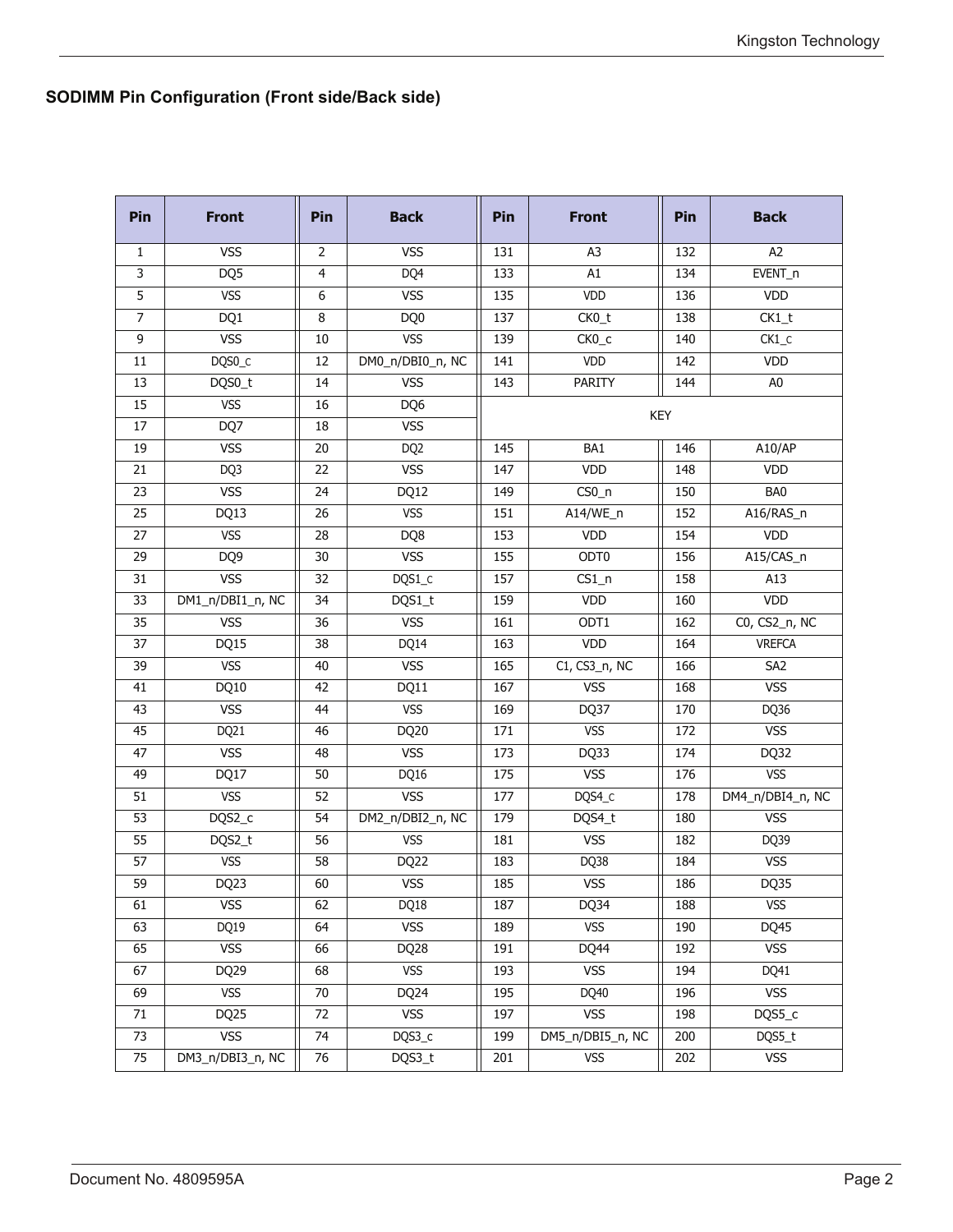| Pin              | <b>Front</b>     | Pin             | <b>Back</b>      | Pin | <b>Front</b>     | Pin              | <b>Back</b>      |
|------------------|------------------|-----------------|------------------|-----|------------------|------------------|------------------|
| 77               | <b>VSS</b>       | 78              | <b>VSS</b>       | 203 | DQ46             | 204              | DQ47             |
| 79               | DQ30             | 80              | DQ31             | 205 | <b>VSS</b>       | 206              | <b>VSS</b>       |
| 81               | <b>VSS</b>       | 82              | <b>VSS</b>       | 207 | DQ42             | 208              | DQ43             |
| 83               | DQ26             | 84              | DQ <sub>27</sub> | 209 | <b>VSS</b>       | 210              | <b>VSS</b>       |
| 85               | <b>VSS</b>       | 86              | <b>VSS</b>       | 211 | DQ52             | $\overline{212}$ | DQ53             |
| 87               | CB5, NC          | 88              | CB4, NC          | 213 | <b>VSS</b>       | 214              | <b>VSS</b>       |
| 89               | <b>VSS</b>       | 90              | <b>VSS</b>       | 215 | DQ49             | 216              | DQ48             |
| $\overline{91}$  | CB1, NC          | 92              | CBO, NC          | 217 | <b>VSS</b>       | 218              | <b>VSS</b>       |
| 93               | <b>VSS</b>       | 94              | <b>VSS</b>       | 219 | DQS6_C           | 220              | DM6_n/DBI6_n, NC |
| 95               | DQS8_c           | $\overline{96}$ | DM8_n/DBI8_n, NC | 221 | DQS6_t           | 222              | <b>VSS</b>       |
| 97               | DQS8_t           | $\overline{98}$ | <b>VSS</b>       | 223 | <b>VSS</b>       | 224              | DQ54             |
| 99               | <b>VSS</b>       | 100             | CB6, NC          | 225 | <b>DQ55</b>      | 226              | <b>VSS</b>       |
| 101              | CB2, NC          | 102             | <b>VSS</b>       | 227 | <b>VSS</b>       | 228              | DQ50             |
| 103              | <b>VSS</b>       | 104             | CB7, NC          | 229 | DQ51             | 230              | <b>VSS</b>       |
| 105              | CB3, NC          | 106             | <b>VSS</b>       | 231 | <b>VSS</b>       | 232              | DQ60             |
| 107              | <b>VSS</b>       | 108             | RESET_n          | 233 | DQ61             | 234              | <b>VSS</b>       |
| 109              | CKE <sub>0</sub> | 110             | CKE1             | 235 | <b>VSS</b>       | 236              | DQ57             |
| 111              | VDD              | 112             | VDD              | 237 | DQ56             | 238              | <b>VSS</b>       |
| 113              | BG1              | 114             | ACT_n            | 239 | <b>VSS</b>       | 240              | DQS7_c           |
| 115              | BG <sub>0</sub>  | 116             | ALERT_n          | 241 | DM7_n/DBI7_n, NC | 242              | DQS7_t           |
| $\overline{117}$ | VDD              | 118             | VDD              | 243 | <b>VSS</b>       | 244              | <b>VSS</b>       |
| 119              | A12              | 120             | A11              | 245 | DQ62             | 246              | DQ63             |
| $\overline{121}$ | A <sub>9</sub>   | 122             | A7               | 247 | <b>VSS</b>       | $\overline{248}$ | <b>VSS</b>       |
| 123              | VDD              | 124             | <b>VDD</b>       | 249 | DQ58             | 250              | DQ59             |
| 125              | A <sub>8</sub>   | 126             | A <sub>5</sub>   | 251 | <b>VSS</b>       | 252              | <b>VSS</b>       |
| 127              | A <sub>6</sub>   | 128             | A4               | 253 | <b>SCL</b>       | 254              | <b>SDA</b>       |
| 129              | VDD              | 130             | VDD              | 255 | <b>VDDSPD</b>    | 256              | SA <sub>0</sub>  |
|                  |                  |                 |                  | 257 | <b>VPP</b>       | 258              | $\sqrt{11}$      |
|                  |                  |                 |                  | 259 | <b>VPP</b>       | 260              | $\overline{SA1}$ |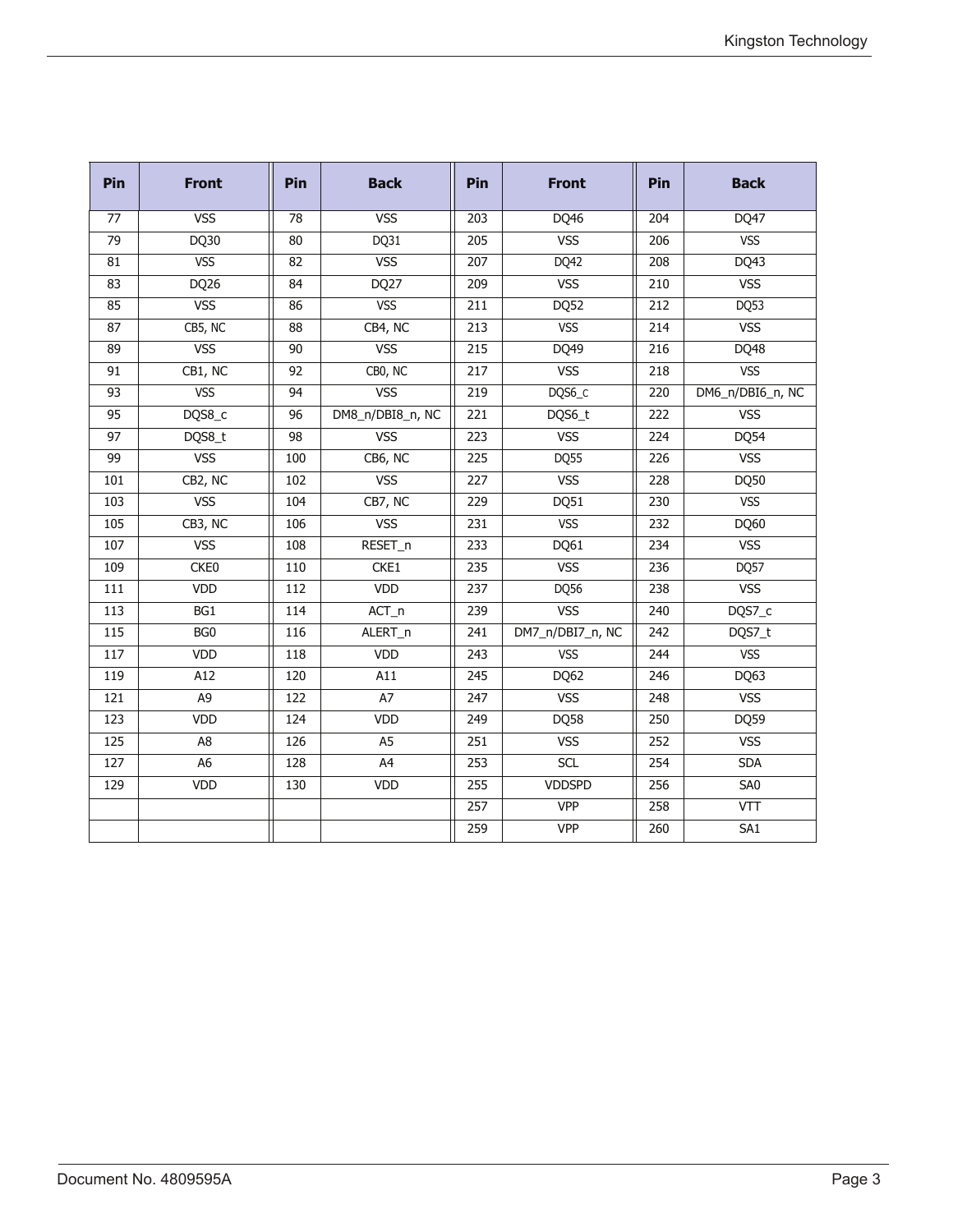| <b>Pin Name</b>               | <b>Description</b>                                          | <b>Pin Name</b> | <b>Description</b>                                             |
|-------------------------------|-------------------------------------------------------------|-----------------|----------------------------------------------------------------|
| A0-A16                        | <b>SDRAM</b> address bus                                    | <b>SCL</b>      | $I2C$ serial bus clock for SPD/TS                              |
| BA0, BA1                      | <b>SDRAM bank select</b>                                    | <b>SDA</b>      | $I2C$ serial data line for SPD/TS                              |
| BG0, BG1                      | SDRAM bank group select                                     | SA0-SA2         | $I2C$ slave address select for SPD/TS                          |
| RAS $n1$                      | SDRAM row address strobe                                    | <b>PARITY</b>   | SDRAM parity input                                             |
| $CAS_n^2$                     | <b>ISDRAM column address strobe</b>                         | <b>VDD</b>      | SDRAM I/O & core power supply                                  |
| $WE_n^3$                      | <b>SDRAM</b> write enable                                   | <b>VPP</b>      | SDRAM activating power supply                                  |
| CS0_n, CS1_n,<br>CS2_n, CS3_n | Rank Select Lines                                           | CO, C1          | Chip ID lines for 3DS components                               |
| CKEO, CEK1                    | ISDRAM clock enable lines                                   | <b>VREFCA</b>   | SDRAM command/address reference<br>supply                      |
| ODT0, ODT1                    | SDRAM on-die termination control lines                      | <b>VSS</b>      | Power supply return (ground)                                   |
| ACT_n                         | <b>SDRAM</b> activate                                       | <b>VDDSPD</b>   | Serial SPD/TS positive power supply                            |
| DQ0-DQ63                      | DIMM memory data bus                                        | ALERT_n         | SDRAM ALERT_n                                                  |
| CB0-CB7                       | <b>DIMM ECC check bits</b>                                  |                 |                                                                |
| DQS0_t-DQS8_t                 | SDRAM data strobe<br>(positive line of differential pair)   | RESET_n         | Set SDRAMs to a Known State                                    |
| DQS0_c-DQS8_c                 | SDRAM data strobe<br>(negative line of differential pair)   | EVENT_n         | SPD signals a thermal event has<br>occurred                    |
| DM0_n-DM8_n,<br>DBI0_n-DBI8_n | SDRAM data masks/data bus inversion<br>(x8-based x72 DIMMs) | <b>VTT</b>      | Termination supply for the Address,<br>Command and Control bus |
| CK0_t, CK1_t                  | SDRAM clock (positive line of differen-<br>tial pair)       | <b>NC</b>       | No connection                                                  |
| CKO_c, CK1_c                  | SDRAM clock (negative line of differen-<br>tial pair)       |                 |                                                                |

## **Pin Descriptions**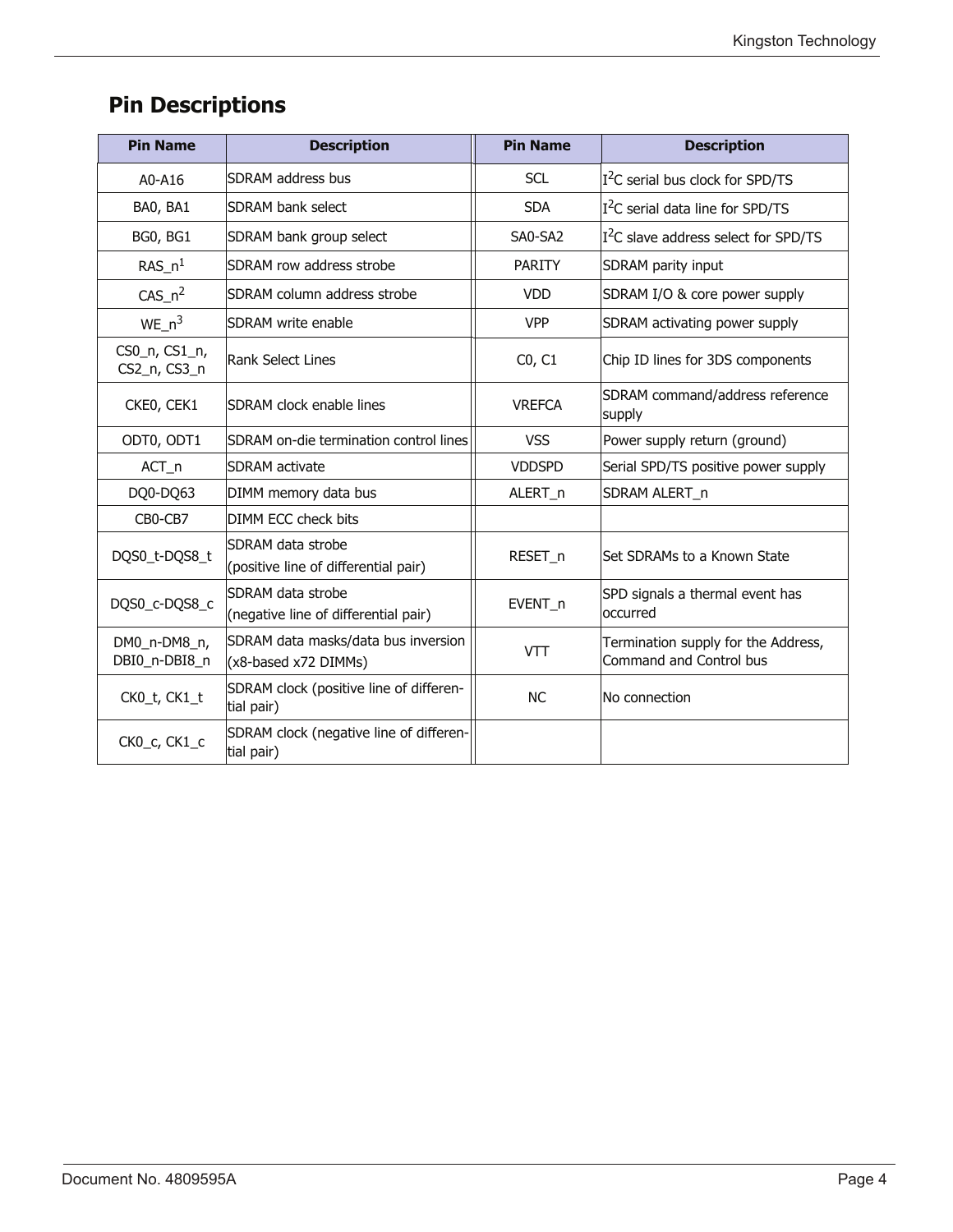#### **Functional Block Diagram**



Note: 1. The ZQ ball on each DDR4 component is connected to an external 240  $\Omega \pm 1\%$  resistor that is tied to ground. It is used for the calibration of the component's ODT and output driver.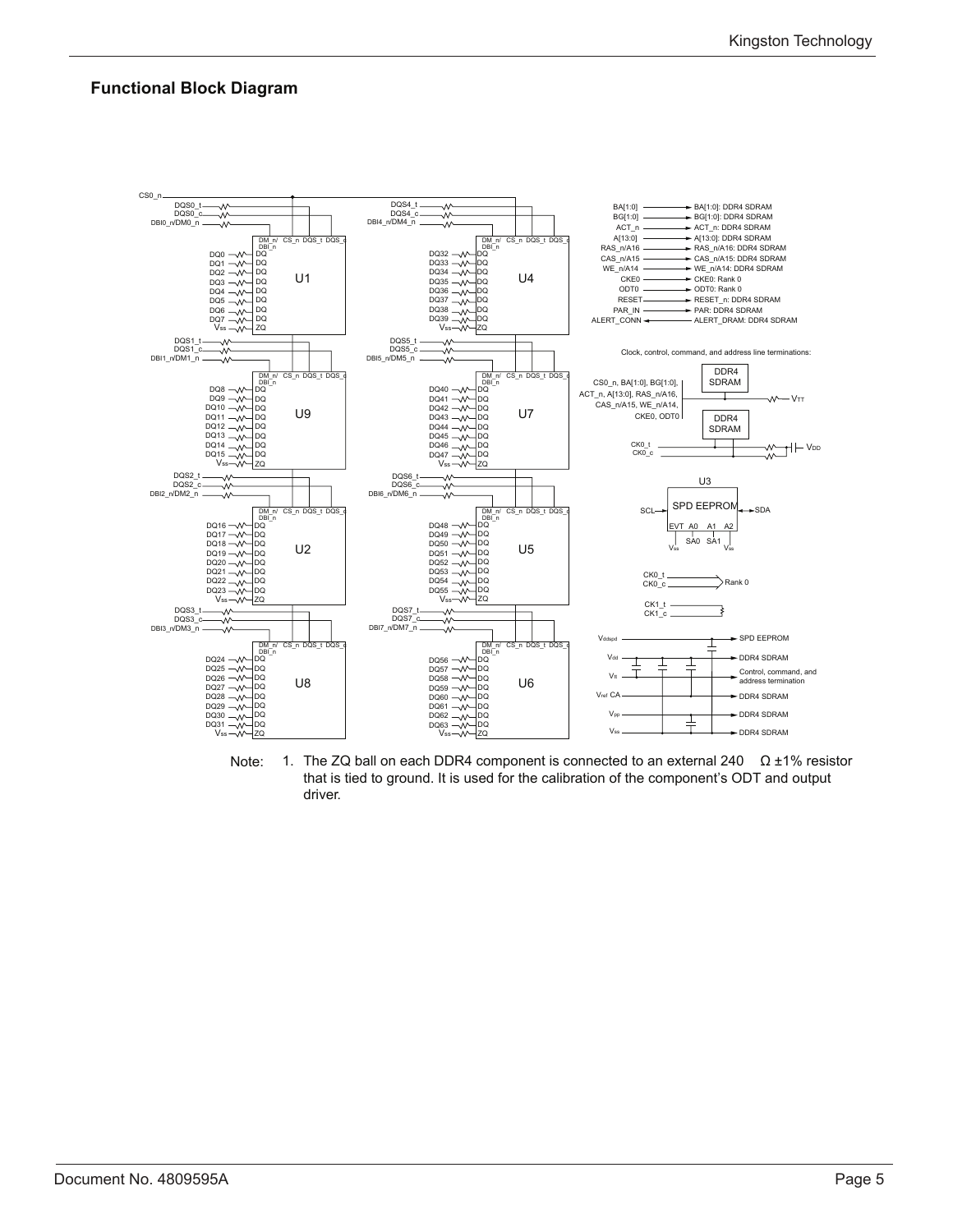## **Symbol Parameter Rating Units NOTE** VDD  $\vert$  Voltage on VDD pin relative to Vss  $\vert$   $\vert$  -0.3  $\sim$  1.5  $\vert$  V  $\vert$  1,3 VDDQ Voltage on VDDQ pin relative to Vss -0.3 ~ 1.5 V 1,3 VPP Voltage on VPP pin relative to Vss  $-0.3 \sim 3.0$  V 4  $V_{IN}$ ,  $V_{OUT}$  Voltage on any pin relative to Vss  $V_{IN}$ ,  $V_{OUT}$   $V$   $V$  1  $T_{STG}$  Storage Temperature  $-55$  to +100  $\degree$ C 1,2

### **Absolute Maximum DC Ratings**

#### **Absolute Maximum DC Ratings**

#### **NOTE :**

1. Stresses greater than those listed under "Absolute Maximum Ratings" may cause permanent damage to the device. This is a stress rating only and functional operation of the device at these or any other conditions above those indicated in the operational sections of this specification is not implied. Exposure to absolute maximum rating conditions for extended periods may affect reliability

- 2. Storage Temperature is the case surface temperature on the center/top side of the DRAM. For the measurement conditions, please refer to JESD51-2 standard.
- 3. VDD and VDDQ must be within 300 mV of each other at all times;and VREFCA must be not greater than 0.6 x VDDQ, When VDD and VDDQ are less than 500 mV; VREF may be equal to or less than 300 mV
- 4. VPP must be equal or greater than VDD/VDDO at all times<sup>®</sup>

### **Recommended DC Operating Conditions**

#### **Recommended DC Operating Conditions**

| <b>Symbol</b> | <b>Parameter</b>                   |       | Rating |      |      |             |  |  |  |
|---------------|------------------------------------|-------|--------|------|------|-------------|--|--|--|
|               |                                    | Min.  | Typ.   | Max. | Unit | <b>NOTE</b> |  |  |  |
| VDD           | Supply Voltage                     | .14   | 1.Z    | 1.26 |      | 1,2,3       |  |  |  |
| VDDQ          | Supply Voltage for Output          | . 14  |        | 1.26 |      | 1,2,3       |  |  |  |
| <b>VPP</b>    | Supply Voltage for DRAM Activating | 2.375 | 2.5    | 2.75 |      |             |  |  |  |

#### **NOTE:**

1. Under all conditions VDDQ must be less than or equal to VDD.

2. VDDQ tracks with VDD. AC parameters are measured with VDD and VDDQ tied together.

3. DC bandwidth is limited to 20MHz.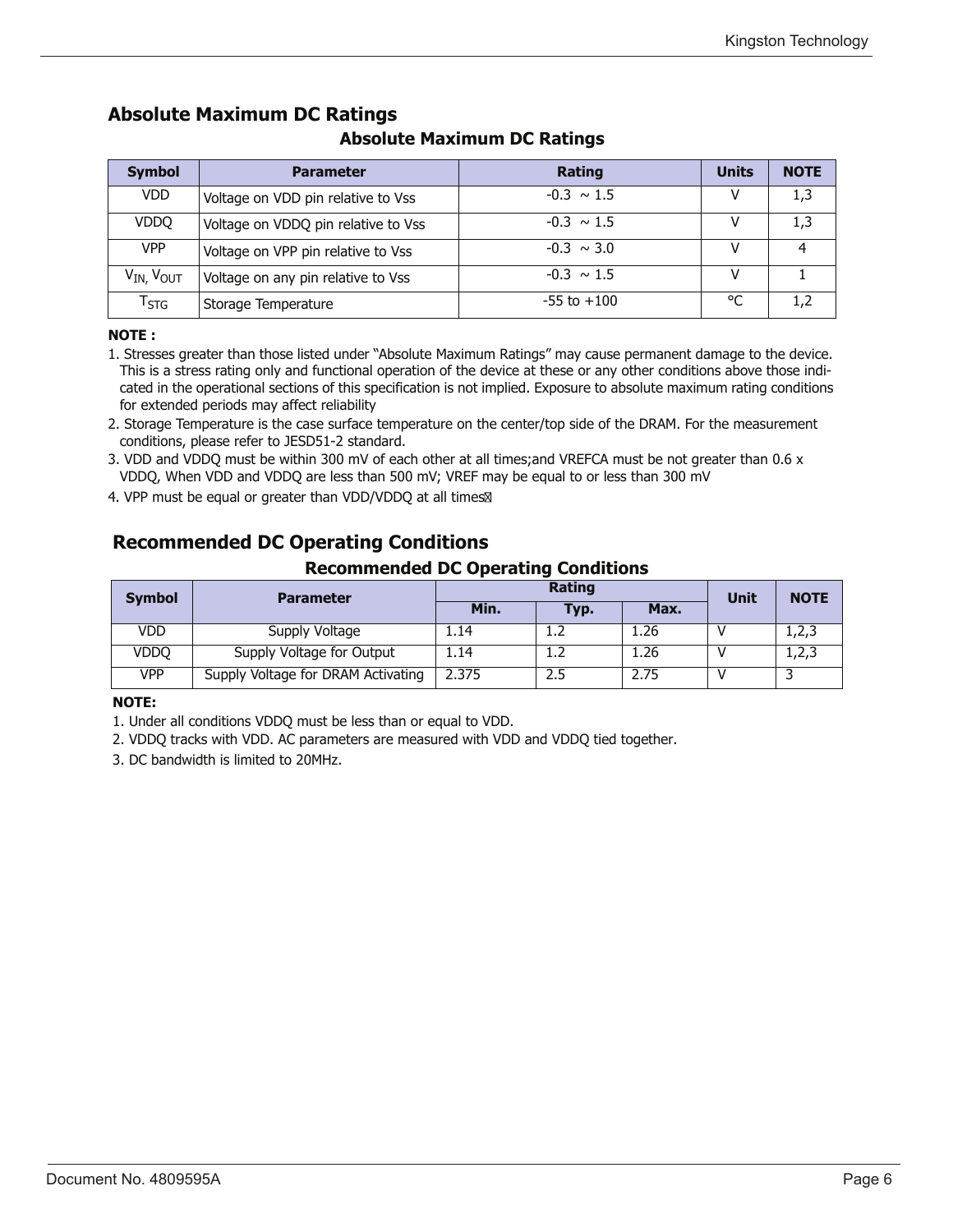| Symbol                   | 2666       | Units |
|--------------------------|------------|-------|
| <b>I</b> <sub>DD0</sub>  | <b>TBD</b> | mA    |
| I <sub>PP0</sub>         | <b>TBD</b> | mA    |
| I <sub>DD1</sub>         | <b>TBD</b> | mA    |
| <b>I</b> DD2N            | <b>TBD</b> | mA    |
| <b>I</b> DD2NT           | <b>TBD</b> | mA    |
| <b>l</b> <sub>DD2P</sub> | <b>TBD</b> | mA    |
| <b>l</b> <sub>DD2Q</sub> | <b>TBD</b> | mA    |
| <b>I</b> <sub>DD3N</sub> | <b>TBD</b> | mA    |
| <b>I</b> <sub>PP3N</sub> | <b>TBD</b> | mA    |
| <b>I</b> <sub>DD3P</sub> | <b>TBD</b> | mA    |
| I <sub>DD4R</sub>        | <b>TBD</b> | mA    |
| <b>I</b> <sub>DD4W</sub> | <b>TBD</b> | mA    |
| <b>I</b> <sub>DD5R</sub> | <b>TBD</b> | mA    |
| I <sub>PP5R</sub>        | <b>TBD</b> | mA    |
| <b>I</b> DD6N            | <b>TBD</b> | mA    |
| <b>I</b> <sub>DD6E</sub> | <b>TBD</b> | mA    |
| <b>I</b> <sub>DD6R</sub> | <b>TBD</b> | mA    |
| <b>I</b> DD6A            | <b>TBD</b> | mA    |
| <b>I</b> <sub>DD6A</sub> | <b>TBD</b> | mA    |
| <b>I</b> <sub>DD6A</sub> | <b>TBD</b> | mA    |
| <b>I</b> <sub>DD6A</sub> | <b>TBD</b> | mA    |
| I <sub>PP6X</sub>        | <b>TBD</b> | mA    |
| I <sub>DD7</sub>         | <b>TBD</b> | mA    |
| l <sub>PP7</sub>         | <b>TBD</b> | mA    |
| $I_{\text{DD8}}$         | <b>TBD</b> | mA    |

## **IDD Specifications**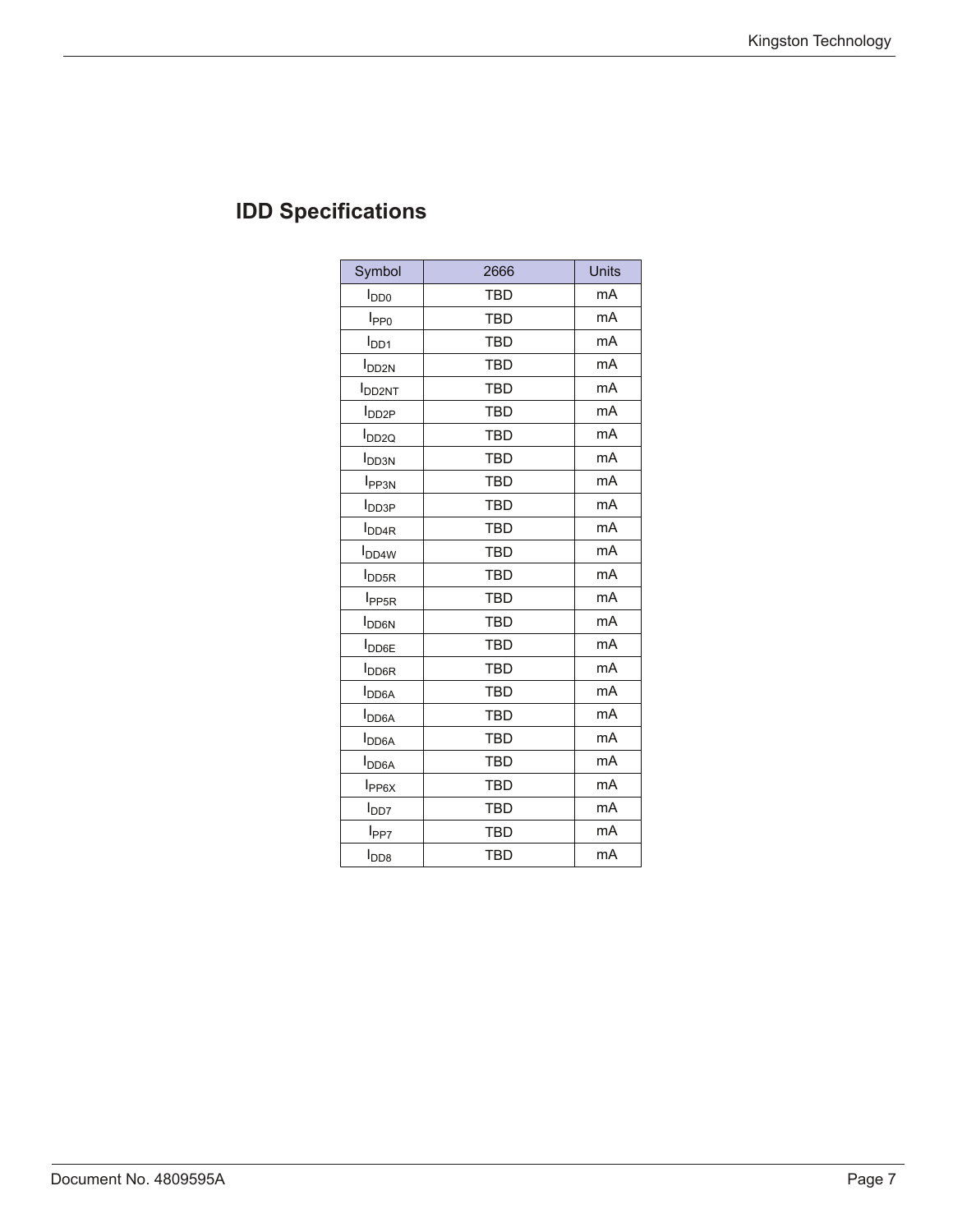## **Electrical Characteristics and AC timing**

### **Refresh Parameters by Device Density**

| <b>Parameter</b>                            |                | <b>Symbol</b>                                    | 8G <sub>b</sub> | <b>Units</b> |
|---------------------------------------------|----------------|--------------------------------------------------|-----------------|--------------|
| All Bank Refresh to active/refresh cmd time |                | tRFC1                                            | 350             | ns           |
| Average periodic refresh interval           | <b>ItREFI1</b> | $0 °C \leq T_{CASE} \leq 85 °C$                  | 7.8             | us           |
|                                             |                | 85 °C < $\mathsf{T}_{\mathsf{CASE}}$ $\leq$ 95°C | 3.9             | us           |

## Speed Bins and CL, tRCD, tRP, tRC and tRAS for Corresponding Bin

| <b>Speed</b>          | <b>DDR4-2666</b> |              |             |
|-----------------------|------------------|--------------|-------------|
| Bin (CL - tRCD - tRP) | 19-19-19         | <b>Units</b> | <b>NOTE</b> |
| <b>Parameter</b>      | min              |              |             |
| CL                    | 19               | tCK          |             |
| tRCD                  | 13.75            | ns           |             |
| tRP                   | 13.75            | ns           |             |
| tRAS                  | 32               | ns           |             |
| tRC                   | 45.75            | ns           |             |
| tRRDS                 | 3.0              | ns           |             |
| tFAW                  | 21               | ns           |             |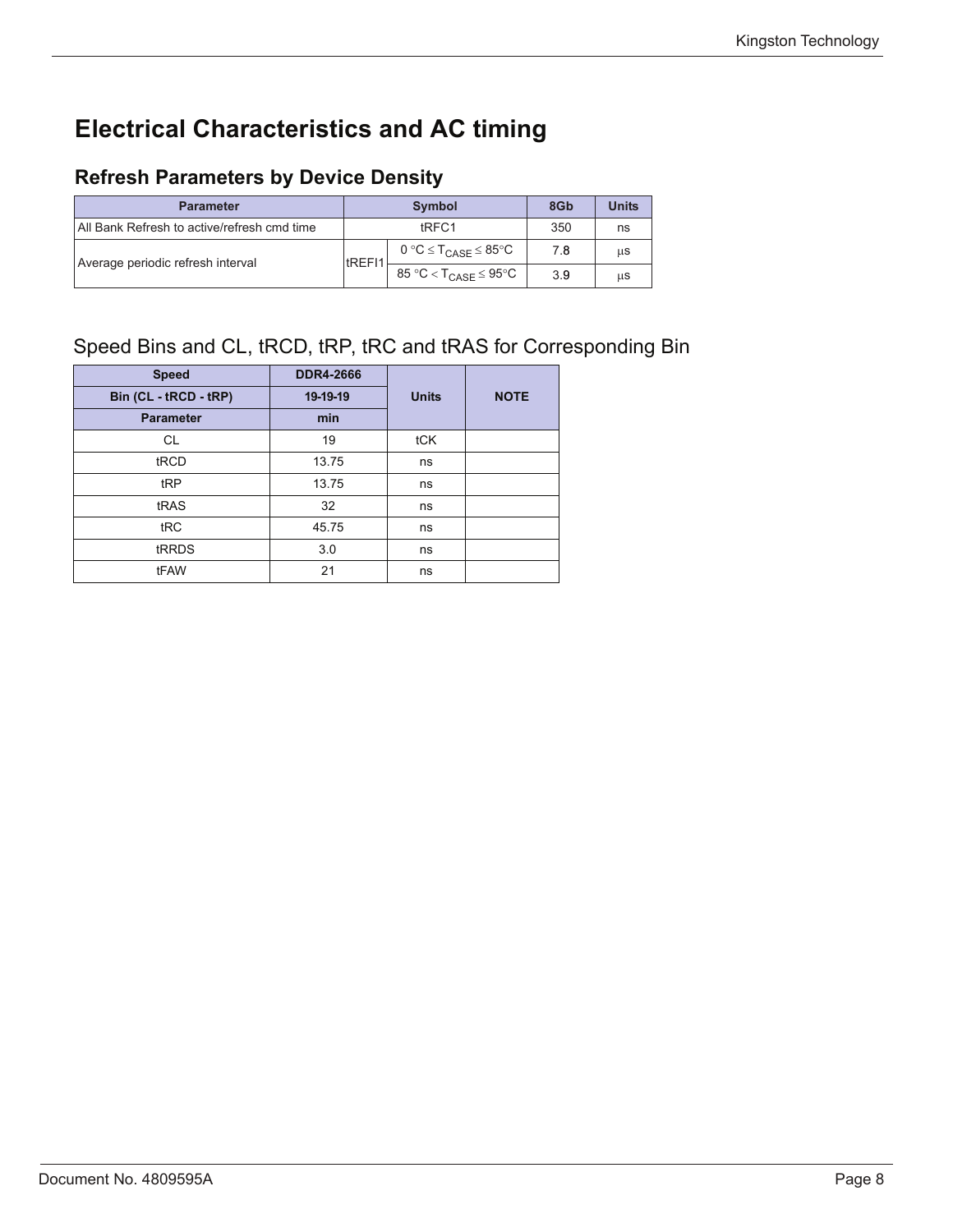# **Timing Parameters**

| <b>Speed</b>                                                                                 |                  |  |  |                                                                                     |                                                                                                                                               | <b>DDR4-2666</b>         |            | <b>Units</b> |
|----------------------------------------------------------------------------------------------|------------------|--|--|-------------------------------------------------------------------------------------|-----------------------------------------------------------------------------------------------------------------------------------------------|--------------------------|------------|--------------|
| <b>Parameter</b>                                                                             | Symbol           |  |  |                                                                                     |                                                                                                                                               | <b>MIN</b>               | <b>MAX</b> |              |
| <b>Clock Timing</b>                                                                          |                  |  |  |                                                                                     |                                                                                                                                               |                          |            |              |
| Minimum Clock Cycle Time (DLL off mode)                                                      | tCK<br>(DLL_OFF) |  |  |                                                                                     |                                                                                                                                               | 8                        | 20         | ns           |
| Average Clock Period                                                                         | tCK(avg)         |  |  |                                                                                     |                                                                                                                                               | 0.750                    | < 0.833    | ns           |
| Average high pulse width                                                                     | tCH(avg)         |  |  |                                                                                     |                                                                                                                                               | 0.48                     | 0.52       | tCK(avg)     |
| Average low pulse width                                                                      | tCL(avg)         |  |  |                                                                                     |                                                                                                                                               | 0.48                     | 0.52       | tCK(avg)     |
| Absolute Clock Period                                                                        | tCK(abs)         |  |  | tCK(avg)min + tJIT(per)min_tot<br>$tCK(\text{avg})m$ ax + $tJIT(\text{per})max$ tot |                                                                                                                                               |                          |            | tCK(avg)     |
| Absolute clock HIGH pulse width                                                              | tCH(abs)         |  |  |                                                                                     |                                                                                                                                               | 0.45                     | ä,         | tCK(avg)     |
| Absolute clock LOW pulse width                                                               | tCL(abs)         |  |  |                                                                                     |                                                                                                                                               | 0.45                     |            | tCK(avg)     |
| Clock Period Jitter- total                                                                   | $JIT(per)$ tot   |  |  |                                                                                     |                                                                                                                                               | $-38$                    | 38         | ps           |
| Clock Period Jitter- deterministic                                                           | JIT(per)_dj      |  |  |                                                                                     |                                                                                                                                               | $-19$                    | 19         | ps           |
| Clock Period Jitter during DLL locking peri-<br>od                                           | tJIT(per, lck)   |  |  |                                                                                     |                                                                                                                                               | $-30$                    | 30         | ps           |
| Cycle to Cycle Period Jitter                                                                 | tJIT(cc)_total   |  |  |                                                                                     |                                                                                                                                               | ÷,                       | 75         | ps           |
| Cycle to Cycle Period Jitter during DLL<br>locking period                                    | tJIT(cc, lck)    |  |  |                                                                                     |                                                                                                                                               | Ĭ.                       | 60         | ps           |
| Duty Cycle Jitter                                                                            | tJIT(duty)       |  |  |                                                                                     |                                                                                                                                               | <b>TBD</b>               | <b>TBD</b> | ps           |
| Cumulative error across 2 cycles                                                             | tERR(2per)       |  |  |                                                                                     |                                                                                                                                               | $-55$                    | 55         | ps           |
| Cumulative error across 3 cycles                                                             | tERR(3per)       |  |  |                                                                                     |                                                                                                                                               | $-66$                    | 66         | ps           |
| Cumulative error across 4 cycles                                                             | tERR(4per)       |  |  |                                                                                     |                                                                                                                                               | $-73$                    | 73         | ps           |
| Cumulative error across 5 cycles                                                             | tERR(5per)       |  |  |                                                                                     |                                                                                                                                               | $-78$                    | 78         | ps           |
| Cumulative error across 6 cycles                                                             | tERR(6per)       |  |  |                                                                                     |                                                                                                                                               | $-83$                    | 83         | ps           |
| Cumulative error across 7 cycles                                                             | tERR(7per)       |  |  |                                                                                     |                                                                                                                                               | -87                      | 87         | ps           |
| Cumulative error across 8 cycles                                                             | tERR(8per)       |  |  |                                                                                     |                                                                                                                                               | $-91$                    | 91         | ps           |
| Cumulative error across 9 cycles                                                             | tERR(9per)       |  |  |                                                                                     |                                                                                                                                               | $-94$                    | 94         | ps           |
| Cumulative error across 10 cycles                                                            | tERR(10per)      |  |  |                                                                                     |                                                                                                                                               | $-96$                    | 96         | ps           |
| Cumulative error across 11 cycles                                                            | tERR(11per)      |  |  |                                                                                     |                                                                                                                                               | $-99$                    | 99         | ps           |
| Cumulative error across 12 cycles                                                            | tERR(12per)      |  |  |                                                                                     |                                                                                                                                               | $-101$                   | 101        | ps           |
| Cumulative error across 13 cycles                                                            | tERR(13per)      |  |  |                                                                                     |                                                                                                                                               | $-103$                   | 103        | ps           |
| Cumulative error across 14 cycles                                                            | tERR(14per)      |  |  |                                                                                     |                                                                                                                                               | $-104$                   | 104        | ps           |
| Cumulative error across 15 cycles                                                            | tERR(15per)      |  |  |                                                                                     |                                                                                                                                               | $-106$                   | 106        | ps           |
| Cumulative error across 16 cycles                                                            | tERR(16per)      |  |  |                                                                                     |                                                                                                                                               | $-108$                   | 108        | ps           |
| Cumulative error across 17 cycles                                                            | tERR(17per)      |  |  |                                                                                     |                                                                                                                                               | $-110$                   | 110        | ps           |
| Cumulative error across 18 cycles                                                            | tERR(18per)      |  |  |                                                                                     |                                                                                                                                               | $-112$                   | 112        | ps           |
| Cumulative error across $n = 13, 1449$ ,<br>50 cycles                                        | tERR(nper)       |  |  |                                                                                     | <sup>t</sup> ERR(nper)min = $((1 + 0.68\ln(n)) *$ <sup>t</sup> JIT(per)_total min)<br>$ERR(nper)max = ((1 + 0.68ln(n)) * UIT(per)$ total max) |                          |            | ps           |
| Command and Address setup time to<br>$CK_t$ ,<br>CK c referenced to Vih(ac) / Vil(ac) levels | tIS(base)        |  |  |                                                                                     |                                                                                                                                               | <b>TBD</b>               | ä,         | ps           |
| Command and Address setup time to<br>CK t,<br>CK_c referenced to Vref levels                 | tIS(Vref)        |  |  |                                                                                     |                                                                                                                                               | <b>TBD</b>               | ÷,         | ps           |
| Command and Address hold time to CK t,<br>CK c referenced to Vih(dc) / Vil(dc) levels        | tlH(base)        |  |  |                                                                                     |                                                                                                                                               | TBD                      | ÷,         | ps           |
| Command and Address hold time to CK t,<br>CK c referenced to Vref levels                     | tIH(Vref)        |  |  |                                                                                     |                                                                                                                                               | TBD                      | ä,         | ps           |
| Control and Address Input pulse width for<br>each input                                      | tIPW             |  |  |                                                                                     |                                                                                                                                               | 385                      |            | ps           |
| <b>Command and Address Timing</b>                                                            |                  |  |  |                                                                                     |                                                                                                                                               |                          |            |              |
| CAS_n to CAS_n command delay for same<br>bank group                                          | tCCD_L           |  |  |                                                                                     |                                                                                                                                               | max(5<br>nCK,<br>$5$ ns) |            | nCK          |
| CAS_n to CAS_n command delay for dif-<br>ferent bank group                                   | tCCD_S           |  |  |                                                                                     |                                                                                                                                               | $\overline{4}$           | ä,         | nCK          |
| ACTIVATE to ACTIVATE Command delay<br>to different bank group for 2KB page size              | $tRRD_S(2K)$     |  |  |                                                                                     |                                                                                                                                               | Max(4nC<br>K, 5.3ns)     |            | nCK          |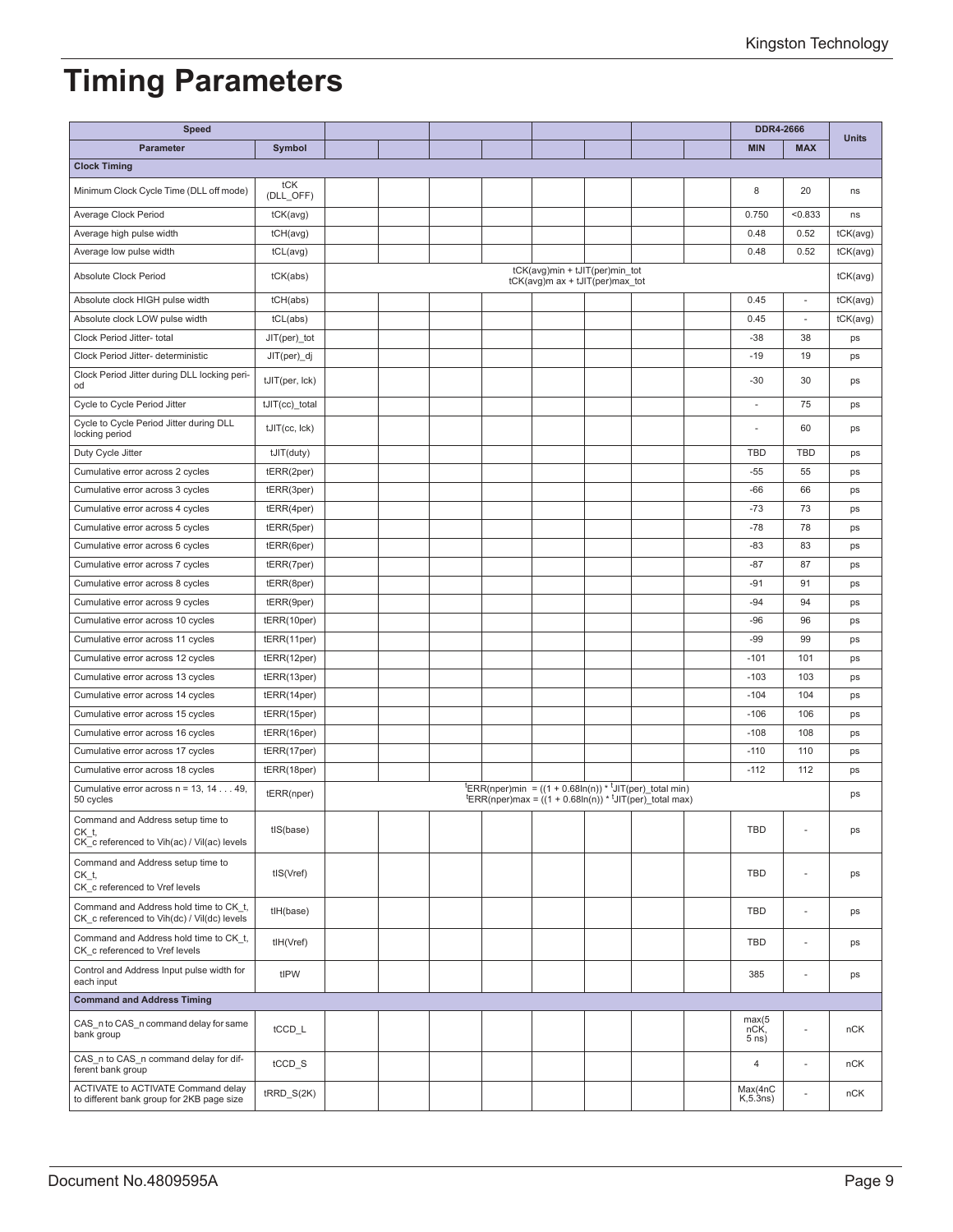| <b>Speed</b>                                                                                                                        |                   |  |  |                                          |  | <b>DDR4-2666</b>                      |                          |                             |
|-------------------------------------------------------------------------------------------------------------------------------------|-------------------|--|--|------------------------------------------|--|---------------------------------------|--------------------------|-----------------------------|
| Parameter                                                                                                                           | Symbol            |  |  |                                          |  | <b>MIN</b>                            | <b>MAX</b>               | <b>Units</b>                |
| <b>ACTIVATE to ACTIVATE Command delay</b><br>to different bank group for 2KB page size                                              | $t$ RRD $S(1K)$   |  |  |                                          |  | Max(4nC<br>K,3ns)                     |                          | nCK                         |
| <b>ACTIVATE to ACTIVATE Command delay</b><br>to different bank group for 1/2KB page size                                            | tRRD_S(1/2K)      |  |  |                                          |  | Max(4nC<br>K,3ns)                     |                          | nCK                         |
| ACTIVATE to ACTIVATE Command delay<br>to same bank group for 2KB page size                                                          | $t$ RRD_L(2K)     |  |  |                                          |  | Max(4nC)<br>$K, 6.4$ ns)              |                          | nCK                         |
| ACTIVATE to ACTIVATE Command delay<br>to same bank group for 1KB page size                                                          | $tRRD_L(1K)$      |  |  |                                          |  | Max(4nC<br>K, 4.9ns)                  | ä,                       | nCK                         |
| <b>ACTIVATE to ACTIVATE Command delay</b><br>to same bank group for 1/2KB page size                                                 | tRRD_L(1/2K)      |  |  |                                          |  | Max(4nC<br>K, 4.9ns)                  | ä,                       | nCK                         |
| Four activate window for 2KB page size                                                                                              | tFAW_2K           |  |  |                                          |  | Max(28nC<br>K,30ns)                   | ä,                       | ns                          |
| Four activate window for 1KB page size                                                                                              | tFAW_1K           |  |  |                                          |  | Max(20nC<br>$K, 2$ 1ns)               | ä,                       | ns                          |
| Four activate window for 1/2KB page size                                                                                            | tFAW_1/2K         |  |  |                                          |  | Max(16nC<br>K, 12ns)                  |                          | ns                          |
| Delay from start of internal write transaction<br>to internal read command for different bank<br>group                              | tWTR S            |  |  |                                          |  | max<br>(2nCK,<br>2.5ns)               | ٠                        | ns                          |
| Delay from start of internal write transaction<br>to internal read command for same bank<br>group                                   | tWTR L            |  |  |                                          |  | max<br>(4nCK, 7.5)<br>ns)             | ÷.                       | ns                          |
| Internal READ Command to PRECHARGE<br>Command delay                                                                                 | tRTP              |  |  |                                          |  | max<br>(4nCK, 7.5)<br>ns)             |                          | ns                          |
| WRITE recovery time                                                                                                                 | tWR               |  |  |                                          |  | 15                                    | ٠                        | ns                          |
| Write recovery time when CRC and DM are<br>enabled                                                                                  | tWR CRC<br>$\_DM$ |  |  |                                          |  | tWR+max<br>(5nCK, 3.7)<br>5ns)        |                          | ns                          |
| delay from start of internal write transaction<br>to internal read command for different bank<br>group with both CRC and DM enabled | tWTR_S_C<br>RC DM |  |  |                                          |  | tWTR S+<br>max<br>(5nCK, 3.7<br>5ns)  | ä,                       | ns                          |
| delay from start of internal write transaction<br>to internal read command for same bank<br>group with both CRC and DM enabled      | tWTR L C<br>RC DM |  |  |                                          |  | tWTR L+<br>max<br>(5nCK, 3.7)<br>5ns) |                          | ns                          |
| DLL locking time                                                                                                                    | tDLLK             |  |  |                                          |  | 854                                   | ä,                       | nCK                         |
| Mode Register Set command cycle time                                                                                                | tMRD              |  |  |                                          |  | 8                                     | ÷.                       | nCK                         |
| Mode Register Set command update delay                                                                                              | tMOD              |  |  |                                          |  | max(24nC)<br>K, 15ns                  |                          | nCK                         |
| Multi-Purpose Register Recovery Time                                                                                                | tMPRR             |  |  |                                          |  | $\mathbf{1}$                          | $\overline{\phantom{a}}$ | nCK                         |
| Multi Purpose Register Write Recovery<br>Time                                                                                       | tWR_MPR           |  |  |                                          |  | tMOD<br>(min)<br>+ AL + PL            | ۰                        | nCK                         |
| Auto precharge write recovery + precharge<br>time                                                                                   | tDAL(min)         |  |  | Programmed WR + roundup (tRP / tCK(avg)) |  |                                       |                          | nCK                         |
| DQ0 or DQL0 driven to 0 set-up time to first<br>DQS rising edge                                                                     | tPDA S            |  |  |                                          |  | 0.5                                   | ä,                       | UI                          |
| DQ0 or DQL0 driven to 0 hold time from<br>last DQS fall-ing edge                                                                    | tPDA_H            |  |  |                                          |  | 0.5                                   | ä,                       | UI                          |
| <b>CS_n to Command Address Latency</b>                                                                                              |                   |  |  |                                          |  |                                       |                          |                             |
| CS n to Command Address Latency                                                                                                     | tCAL              |  |  |                                          |  | max(3nCK,<br>3.748ns)                 |                          | nCK                         |
| Mode Register Set cyce time in CAL mode                                                                                             | tMRD_tCAL         |  |  |                                          |  | tMOD+<br>tCAL                         | ÷,                       | nCK                         |
| Mode Register Set update delay in CAL<br>mode                                                                                       | tMOD tCAL         |  |  |                                          |  | tMOD+<br>tCAL                         | L,                       | nCK                         |
| <b>DRAM Data Timing</b>                                                                                                             |                   |  |  |                                          |  |                                       |                          |                             |
| DQS t, DQS c to DQ skew, per group, per<br>access                                                                                   | tDQSQ             |  |  |                                          |  | $\overline{\phantom{a}}$              | 0.18                     | tCK(avg)/<br>2              |
| DQ output hold per group, per access from<br>DQS t, DQS c                                                                           | tQH               |  |  |                                          |  | 0.74                                  | ä,                       | tCK(avg)/<br>$\overline{2}$ |
| Data Valid Window per device: (tQH - tD-<br>QSQ) of each UI on a given DRAM                                                         | tDVWd             |  |  |                                          |  | TBD                                   | ÷,                       | UI                          |
| Data Valid Window, per pin per UI : (tQH -<br>tDQSQ) each UI on a pin of a given DRAM                                               | tDVWp             |  |  |                                          |  | 0.72                                  | ÷,                       | UI                          |
| DQ low impedance time from CK t, CK c                                                                                               | tLZ(DQ)           |  |  |                                          |  | $-310$                                | 170                      | ps                          |
| DQ high impedance time from CK t, CK c                                                                                              | tHZ(DQ)           |  |  |                                          |  | ×                                     | 170                      | ps                          |
| <b>Data Strobe Timing</b>                                                                                                           |                   |  |  |                                          |  |                                       |                          |                             |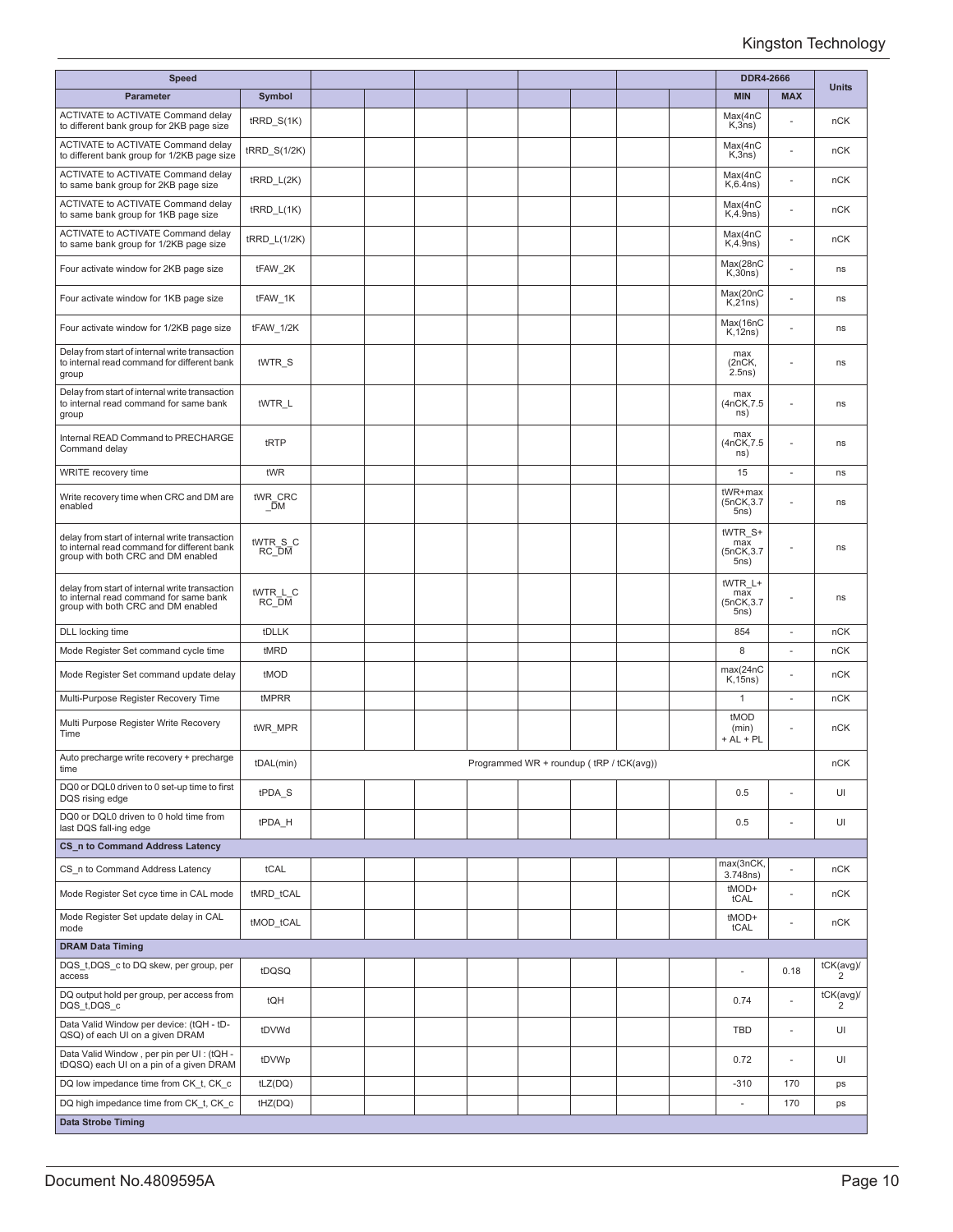| <b>Speed</b>                                                                                  |                         |  |  |  |  | <b>DDR4-2666</b>                        |                          |              |
|-----------------------------------------------------------------------------------------------|-------------------------|--|--|--|--|-----------------------------------------|--------------------------|--------------|
| Parameter                                                                                     | Symbol                  |  |  |  |  | <b>MIN</b>                              | <b>MAX</b>               | <b>Units</b> |
| DQS t, DQS c differential READ Pream-                                                         | tRPRE                   |  |  |  |  | 0.9                                     |                          | tCK          |
| ble                                                                                           | tRPRE2                  |  |  |  |  | 1.8                                     |                          | tCK          |
| DQS t, DQS_c differential READ Postam-<br>ble                                                 | tRPST                   |  |  |  |  | 0.33                                    |                          | tCK          |
| DQS t, DQS c differential output high time                                                    | tQSH                    |  |  |  |  | 0.4                                     | $\overline{\phantom{a}}$ | tCK          |
| DQS t,DQS c differential output low time                                                      | tQSL                    |  |  |  |  | 0.4                                     | $\omega$                 | tCK          |
| DQS t, DQS c differential WRITE Pream-                                                        | tWPRE                   |  |  |  |  | 0.9                                     | $\overline{\phantom{a}}$ | tCK          |
| ble                                                                                           | tWPRE2                  |  |  |  |  | 1.8                                     | ÷.                       | tCK          |
| DQS t, DQS c differential WRITE<br>Postamble                                                  | tWPST                   |  |  |  |  | 0.33                                    |                          | tCK          |
| DQS t and DQS c low-impedance time<br>(Referenced from RL-1)                                  | tLZ(DQS)                |  |  |  |  | $-310$                                  | 170                      | ps           |
| DQS_t and DQS_c high-impedance time<br>(Referenced from RL+BL/2)                              | tHZ(DQS)                |  |  |  |  | ×.                                      | 170                      | ps           |
| DQS t, DQS c differential input low pulse<br>width                                            | tDQSL                   |  |  |  |  | 0.46                                    | 0.54                     | tCK          |
| DQS t, DQS c differential input high pulse<br>width                                           | tDQSH                   |  |  |  |  | 0.46                                    | 0.54                     | tCK          |
| DQS t, DQS c rising edge to CK t, CK c<br>rising edge (1 clock preamble)                      | tDQSS                   |  |  |  |  | $-0.27$                                 | 0.27                     | tCK          |
| DQS t, DQS c falling edge setup time to<br>CK_t, CK_c rising edge                             | tDSS                    |  |  |  |  | 0.18                                    |                          | tCK          |
| DQS_t, DQS_c falling edge hold time from<br>CK t, CK c rising edge                            | tDSH                    |  |  |  |  | 0.18                                    | $\overline{\phantom{a}}$ | tCK          |
| DQS_t, DQS_c rising edge output timing<br>locatino from rising CK t, CK c with DLL<br>On mode | tDQSCK<br>(DLL On)      |  |  |  |  | $-170$                                  | 170                      | ps           |
| DQS t, DQS c rising edge output variance<br>window per DRAM                                   | tDQSCKI<br>(DLL On)     |  |  |  |  |                                         | 270                      | ps           |
| <b>MPSM Timing</b>                                                                            |                         |  |  |  |  |                                         |                          |              |
| Command path disable delay upon MPSM<br>entry                                                 | tMPED                   |  |  |  |  | <b>TBD</b>                              |                          |              |
| Valid clock requirement after MPSM entry                                                      | tCKMPE                  |  |  |  |  | <b>TBD</b>                              |                          |              |
| Valid clock requirement before MPSM exit                                                      | tCKMPX                  |  |  |  |  | TBD                                     |                          |              |
| Exit MPSM to commands not requiring a<br>locked DLL                                           | tXMP                    |  |  |  |  | TBD                                     |                          |              |
| Exit MPSM to commands requiring a<br>locked DLL                                               | tXMPDLL                 |  |  |  |  | TBD                                     |                          |              |
| CS setup time to CKE                                                                          | tMPX_S                  |  |  |  |  | <b>TBD</b>                              | ÷,                       |              |
| <b>Calibration Timing</b>                                                                     |                         |  |  |  |  |                                         |                          |              |
| Power-up and RESET calibration time                                                           | tZQinit                 |  |  |  |  | 1024                                    |                          | nCK          |
| Normal operation Full calibration time                                                        | tZQoper                 |  |  |  |  | 512                                     | $\overline{\phantom{a}}$ | nCK          |
| Normal operation Short calibration time                                                       | tZQCS                   |  |  |  |  | 128                                     | ä,                       | nCK          |
| <b>Reset/Self Refresh Timing</b>                                                              |                         |  |  |  |  |                                         |                          |              |
| Exit Reset from CKE HIGH to a valid com-<br>mand                                              | tXPR                    |  |  |  |  | max<br>(5nCK,tR)<br>$FC(min)+$<br>10ns) |                          | nCK          |
| Exit Self Refresh to commands not requir-<br>ing a locked DLL                                 | tXS                     |  |  |  |  | tRFC(min)<br>$+10ns$                    | $\sim$                   | nCK          |
| SRX to commands not requiring a locked<br>DLL in Self Refresh ABORT                           | tX-<br>S_ABORT(mi<br>n) |  |  |  |  | tRFC4(mi<br>$n)+10ns$                   | ÷                        | nCK          |
| Exit Self Refresh to ZQCL, ZQCS and MRS<br>(CL,CWL,WR,RTP and Gear Down)                      | tXS FAST<br>(min)       |  |  |  |  | tRFC4(mi<br>$n)+10ns$                   |                          | nCK          |
| Exit Self Refresh to commands requiring a<br>locked DLL                                       | tXSDLL                  |  |  |  |  | tDLLK(mi<br>n)                          |                          | nCK          |
| Minimum CKE low width for Self refresh en-<br>try to exit timing                              | tCKESR                  |  |  |  |  | tCKE(min)<br>$+1nCK$                    |                          | nCK          |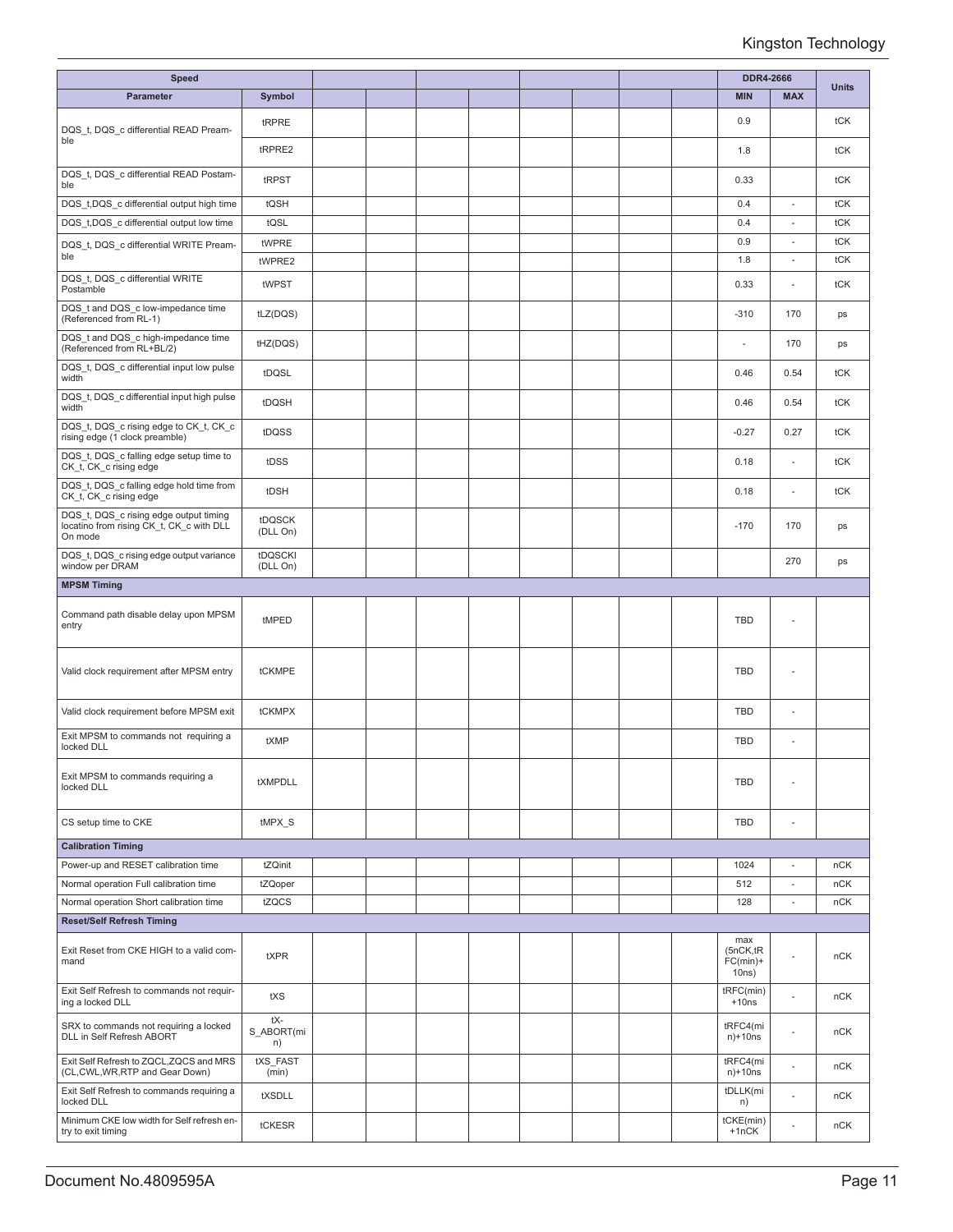| <b>Speed</b>                                                                                                                                |                          |  |  |  |  | <b>DDR4-2666</b>                  |                          |              |
|---------------------------------------------------------------------------------------------------------------------------------------------|--------------------------|--|--|--|--|-----------------------------------|--------------------------|--------------|
| Parameter                                                                                                                                   | <b>Symbol</b>            |  |  |  |  | <b>MIN</b>                        | <b>MAX</b>               | <b>Units</b> |
| Minimum CKE low width for Self refresh en-<br>try to exit timing with CA Parity enabled                                                     | tCKESR_PAR               |  |  |  |  | tCKE(min)<br>$\ddot{}$<br>1nCK+PL |                          | nCK          |
| Valid Clock Requirement after Self Refresh<br>Entry (SRE) or Power-Down Entry (PDE)                                                         | tCKSRE                   |  |  |  |  | max<br>(5nCK, 10<br>ns)           | ä,                       | nCK          |
| Valid Clock Requirement after Self Refresh<br>Entry (SRE) or Power-Down when CA Par-<br>ity is enabled                                      | tCKSRE_PAR               |  |  |  |  | max<br>(5nCK, 10<br>ns)+PL        | ÷.                       | nCK          |
| Valid Clock Requirement before Self Re-<br>fresh Exit (SRX) or Power-Down Exit<br>(PDX) or Reset Exit                                       | tCKSRX                   |  |  |  |  | max<br>(5nCK, 10<br>ns)           | ÷,                       | nCK          |
| <b>Power Down Timing</b>                                                                                                                    |                          |  |  |  |  |                                   |                          |              |
| Exit Power Down with DLL on to any valid<br>command; Exit Precharge Power Down<br>with DLL frozen to commands not requiring<br>a locked DLL | tXP                      |  |  |  |  | max<br>(4nCK,6n<br>s)             | ٠                        | nCK          |
| CKE minimum pulse width                                                                                                                     | tCKE                     |  |  |  |  | max<br>(3nCK,<br>5ns)             | ä,                       | nCK          |
| Command pass disable delay                                                                                                                  | tCPDED                   |  |  |  |  | $\overline{4}$                    |                          | nCK          |
| Power Down Entry to Exit Timing                                                                                                             | tPD                      |  |  |  |  | tCKE(min)                         | 9*tREFI                  | nCK          |
| Timing of ACT command to Power Down<br>entry                                                                                                | tACTPDEN                 |  |  |  |  | 2                                 | J.                       | nCK          |
| Timing of PRE or PREA command to Pow-<br>er Down entry                                                                                      | tPRPDEN                  |  |  |  |  | 2                                 | ä,                       | nCK          |
| Timing of RD/RDA command to Power<br>Down entry                                                                                             | tRDPDEN                  |  |  |  |  | $RL+4+1$                          | ÷.                       | nCK          |
| Timing of WR command to Power Down<br>entry (BL8OTF, BL8MRS, BC4OTF)                                                                        | tWRPDEN                  |  |  |  |  | $WL+4+(t)$<br>WR/<br>tCK(avg))    | ÷,                       | nCK          |
| Timing of WRA command to Power Down<br>entry (BL8OTF, BL8MRS, BC4OTF)                                                                       | tWRAPDEN                 |  |  |  |  | $WL+4+W$<br>$R+1$                 | ä,                       | nCK          |
| Timing of WR command to Power Down<br>entry (BC4MRS)                                                                                        | tWRP-<br>BC4DEN          |  |  |  |  | $WL+2+(t)$<br>WR/<br>tCK(avg))    | $\overline{\phantom{a}}$ | nCK          |
| Timing of WRA command to Power Down<br>entry (BC4MRS)                                                                                       | tWRAP-<br>BC4DEN         |  |  |  |  | $WL+2+W$<br>$R+1$                 | ÷,                       | nCK          |
| Timing of REF command to Power Down<br>entry                                                                                                | tREFPDEN                 |  |  |  |  | $\overline{c}$                    | ä,                       | nCK          |
| Timing of MRS command to Power Down<br>entry                                                                                                | tMRSPDEN                 |  |  |  |  | tMOD(min<br>$\lambda$             | J.                       | nCK          |
| <b>PDA Timing</b>                                                                                                                           |                          |  |  |  |  |                                   |                          |              |
| Mode Register Set command cycle time in<br>PDA mode                                                                                         | tMRD PDA                 |  |  |  |  | max(16nC<br>K, 10ns)              |                          | nCK          |
| Mode Register Set command update delay<br>in PDA mode                                                                                       | tMOD_PDA                 |  |  |  |  | tMOD                              |                          | nCK          |
| <b>ODT Timing</b>                                                                                                                           |                          |  |  |  |  |                                   |                          |              |
| Asynchronous RTT turn-on delay (Power-<br>Down with DLL frozen)                                                                             | tAONAS                   |  |  |  |  | 1.0                               | 9.0                      | ns           |
| Asynchronous RTT turn-off delay (Power-<br>Down with DLL frozen)                                                                            | tAOFAS                   |  |  |  |  | 1.0                               | 9.0                      | ns           |
| RTT dynamic change skew                                                                                                                     | tADC                     |  |  |  |  | 0.3                               | 0.7                      | tCK(avg)     |
| <b>Write Leveling Timing</b>                                                                                                                |                          |  |  |  |  |                                   |                          |              |
| First DQS_t/DQS_n rising edge after write<br>leveling mode is programmed                                                                    | tWLMRD                   |  |  |  |  | 40                                | ÷,                       | nCK          |
| DQS t/DQS n delay after write leveling<br>mode is programmed                                                                                | tWLDQSEN                 |  |  |  |  | 25                                | ä,                       | nCK          |
| Write leveling setup time from rising CK_t,<br>CK c crossing to rising DQS t/DQS n<br>crossing                                              | tWLS                     |  |  |  |  | 0.13                              | $\overline{\phantom{a}}$ | tCK(avg)     |
| Write leveling hold time from rising DQS t/<br>DQS n crossing to rising CK t, CK cross-<br>ing                                              | tWLH                     |  |  |  |  | 0.13                              | ×.                       | tCK(avg)     |
| Write leveling output delay                                                                                                                 | tWLO                     |  |  |  |  | $\mathbf 0$                       | 9.5                      | ns           |
| Write leveling output error                                                                                                                 | tWLOE                    |  |  |  |  | $\mathbf 0$                       | $\overline{2}$           | ns           |
| <b>CA Parity Timing</b>                                                                                                                     |                          |  |  |  |  |                                   |                          |              |
| Commands not guaranteed to be executed<br>during this time                                                                                  | tPAR UN-<br><b>KNOWN</b> |  |  |  |  | ٠                                 | PL                       | nCK          |
| Delay from errant command to ALERT n<br>assertion                                                                                           | tPAR ALERT<br>$\_ON$     |  |  |  |  | ÷,                                | PL+6ns                   | nCK          |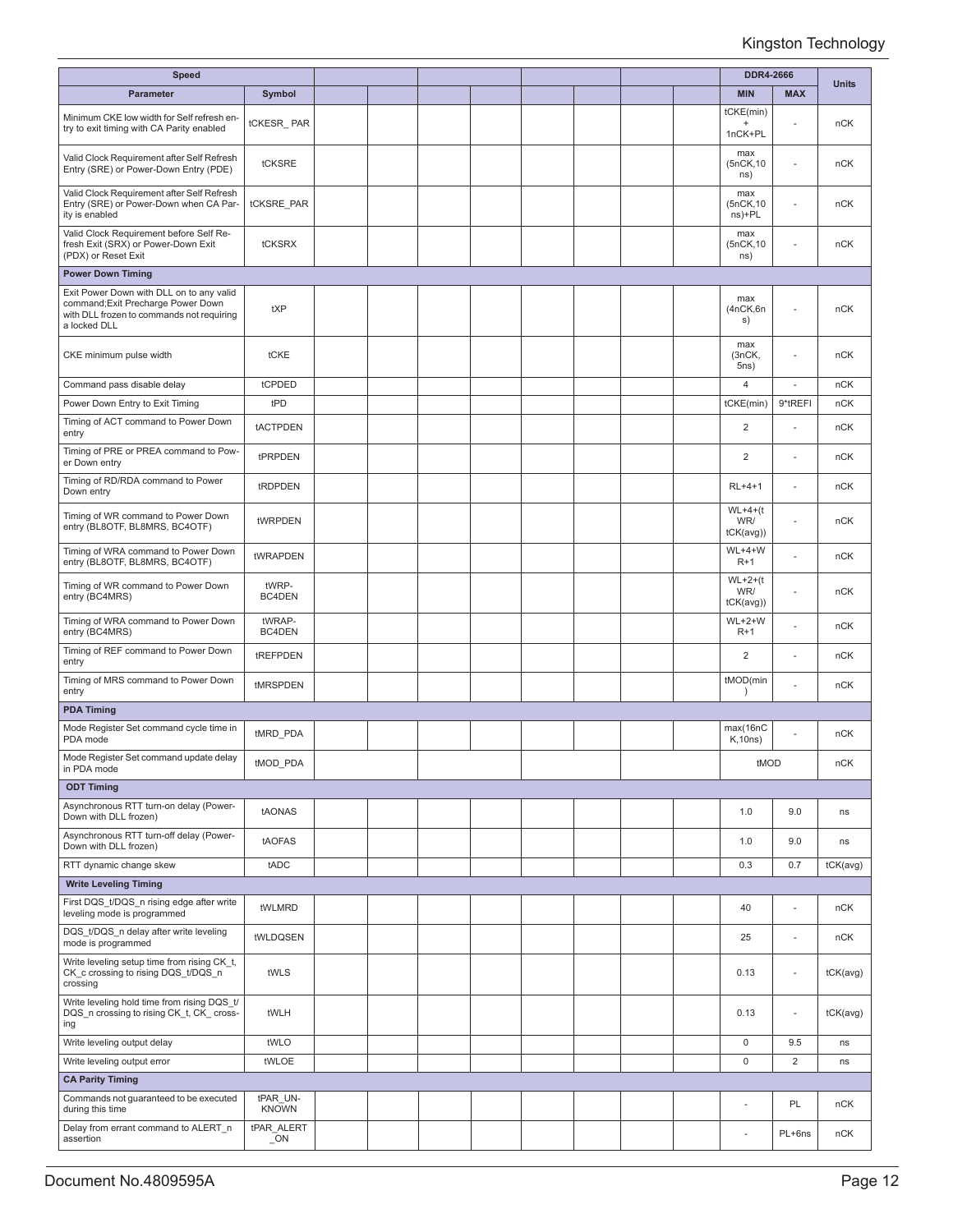| <b>Speed</b>                                                                                                            |                             |  |  |  |  | <b>DDR4-2666</b> |            |              |
|-------------------------------------------------------------------------------------------------------------------------|-----------------------------|--|--|--|--|------------------|------------|--------------|
| <b>Parameter</b>                                                                                                        | Symbol                      |  |  |  |  | <b>MIN</b>       | <b>MAX</b> | <b>Units</b> |
| Pulse width of ALERT n signal when as-<br>serted                                                                        | tPAR ALERT<br>$\bar{P}W$    |  |  |  |  | 80               | 160        | nCK          |
| Time from when Alert is asserted till con-<br>troller must start providing DES commands<br>in Persistent CA parity mode | tPAR ALERT<br><b>RSP</b>    |  |  |  |  |                  | 71         | nCK          |
| Parity Latency                                                                                                          | PL                          |  |  |  |  | 5                |            | nCK          |
| <b>CRC Error Reporting</b>                                                                                              |                             |  |  |  |  |                  |            |              |
| CRC error to ALERT n latency                                                                                            | tCRC_ALERT                  |  |  |  |  | 3                | 13         | ns           |
| CRC ALERT n pulse width                                                                                                 | CRC_ALERT_<br>$\bar{P}W$    |  |  |  |  | 6                | 10         | nCK          |
| <b>Geardown timing</b>                                                                                                  |                             |  |  |  |  |                  |            |              |
| Exit RESET from CKE HIGH to a valid<br>MRS geardown (T2/Reset)                                                          | tXPR GEAR                   |  |  |  |  | <b>TBD</b>       |            |              |
| CKE High Assert to Gear Down Enable<br>time(T2/CKE)                                                                     | tXS GEAR                    |  |  |  |  | <b>TBD</b>       |            |              |
| MRS command to Sync pulse time(T3)                                                                                      | tSYNC_GEA<br>$\overline{R}$ |  |  |  |  | <b>TBD</b>       | $\sim$     |              |
| Sync pulse to First valid command(T4)                                                                                   | tCMD_GEAR                   |  |  |  |  | <b>TBD</b>       |            |              |
| Geardown setup time                                                                                                     | tGEAR_setup                 |  |  |  |  | $\overline{2}$   | ÷.         | nCK          |
| Geardown hold time                                                                                                      | tGEAR hold                  |  |  |  |  | $\overline{2}$   | ÷.         | nCK          |
| tREFI                                                                                                                   |                             |  |  |  |  |                  |            |              |
|                                                                                                                         | 2Gb                         |  |  |  |  | 160              | L,         | ns           |
| tRFC1 (min)                                                                                                             | 4Gb                         |  |  |  |  | 260              | ÷          | ns           |
|                                                                                                                         | 8Gb                         |  |  |  |  | 350              | ÷.         | ns           |
|                                                                                                                         | 16Gb                        |  |  |  |  | <b>TBD</b>       | ٠          | ns           |
|                                                                                                                         | 2Gb                         |  |  |  |  | 110              | ÷.         | ns           |
| tRFC2 (min)                                                                                                             | 4Gb                         |  |  |  |  | 160              | ä,         | ns           |
|                                                                                                                         | 8Gb                         |  |  |  |  | 260              | ä,         | ns           |
|                                                                                                                         | 16Gb                        |  |  |  |  | <b>TBD</b>       | ÷,         | ns           |
|                                                                                                                         | 2Gb                         |  |  |  |  | 90               | ÷          | ns           |
|                                                                                                                         | 4Gb                         |  |  |  |  | 110              | ÷.         | ns           |
| tRFC4 (min)                                                                                                             | 8Gb                         |  |  |  |  | 160              | ٠          | ns           |
|                                                                                                                         | 16Gb                        |  |  |  |  | <b>TBD</b>       | ×.         | ns           |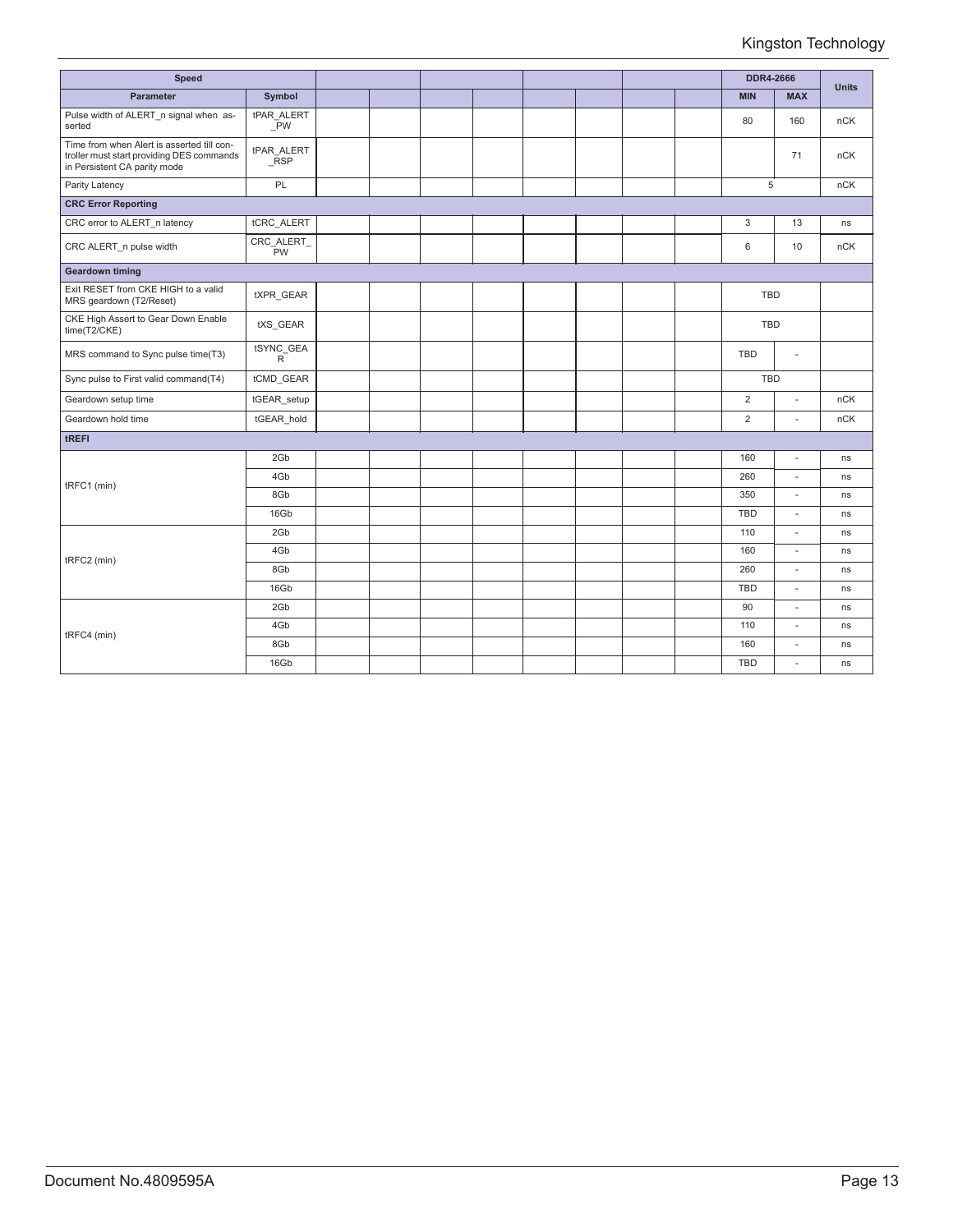#### **PACKAGE DIMENSIONS**



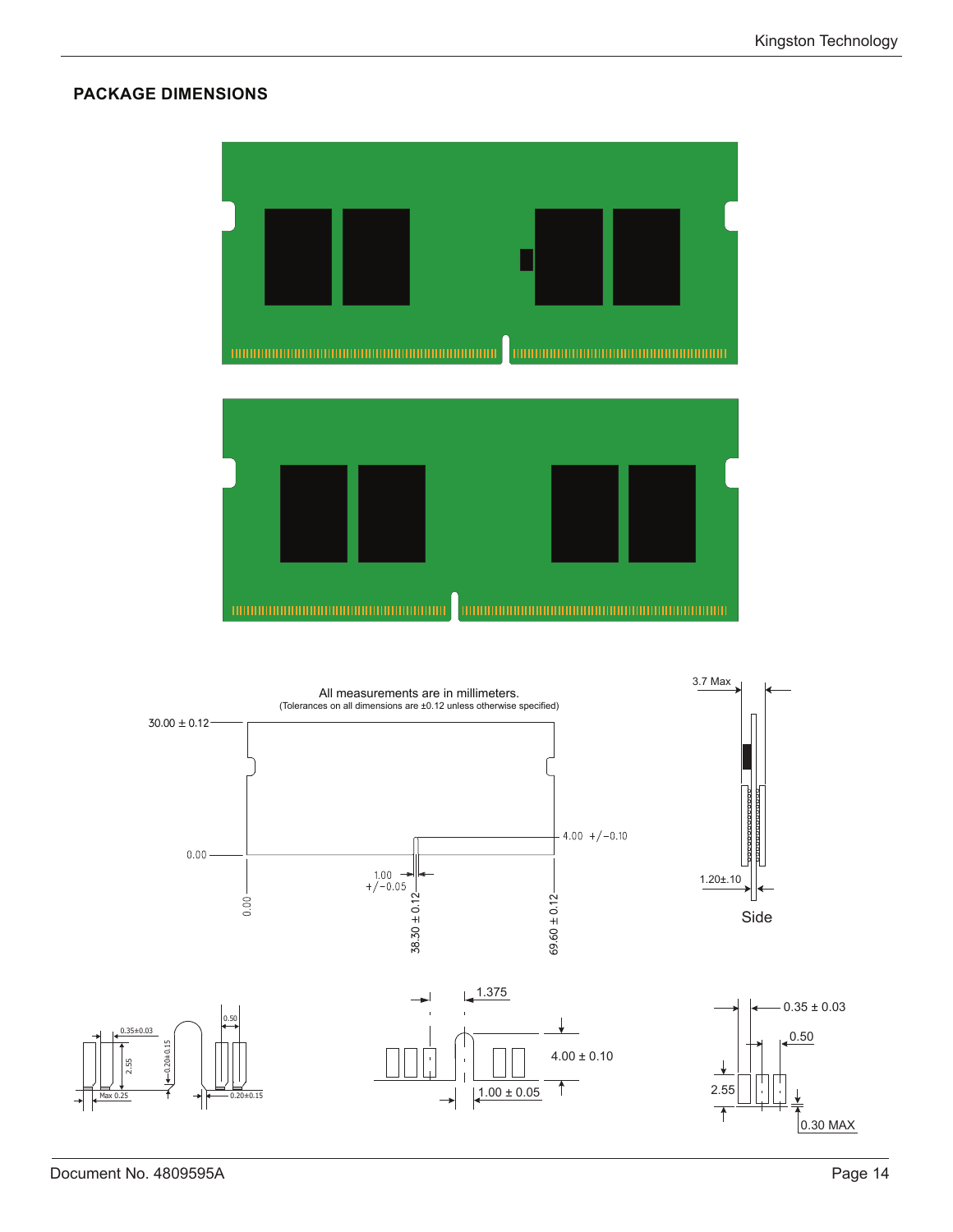### **SPD Content**

| <b>Byte</b>      | <b>Function Described</b>                                                    | <b>Function Supported</b>       | <b>Hex Value</b> |
|------------------|------------------------------------------------------------------------------|---------------------------------|------------------|
| $\mathbf 0$      | Number of Bytes Used / Number of Bytes in SPD Device / CRC Coverage          | 512Bytes Total, 384Bytes Used   | 23               |
| 1                | <b>SPD Revision</b>                                                          | Ver 1.1                         | 11               |
| 2                | Key Byte / DRAM Device Type                                                  | <b>DDR4 SDRAM</b>               | 0C               |
| 3                | Key Byte / Module Type                                                       | SODIMM                          | 03               |
| 4                | <b>SDRAM Density and Banks</b>                                               | 8Gb, 4BG&4Banks                 | 85               |
| 5                | <b>SDRAM Addressing</b>                                                      | Row bits 16, Column bits 10     | 21               |
| 6                | <b>SDRAM Device Type</b>                                                     | Monolithic Device               | $00\,$           |
| $\overline{7}$   | <b>SDRAM Optional Features</b>                                               | <b>Unlimited MAC</b>            | 08               |
| 8                | SDRAM Thermal and Refresh Option                                             | Reserved                        | 00               |
| $\boldsymbol{9}$ | Other SDRAM Optional Features                                                | PPR supported                   | 60               |
| 10               | Reserved                                                                     | Reserved                        | 00               |
| 11               | Module Nominal Voltage, VDD                                                  | 1.2V                            | 03               |
| 12               | Module Organization                                                          | 1Rx8                            | 01               |
| 13               | Module Memory Bus Width                                                      | LP/x64                          | 03               |
| 14               | Module Thermal Sensor                                                        | Thermal sensor not incorporated | $00\,$           |
| $15 - 16$        | Reserved                                                                     | Reserved                        | 00               |
| 17               | Timebases                                                                    | MTB 125ps, FTB 1ps              | 00               |
| 18               | SDRAM Minimum Cycle Time(tckavg min)                                         | 0.75ns                          | 06               |
| 19               | SDRAM Minimum Cycle Time(tckavg max)                                         | 1.6ns                           | 0D               |
| 20               | Cas Latency Supported, First Byte                                            | 14, 13, 12, 11, 10              | F <sub>8</sub>   |
| 21               | Cas Latency Supported, Second Byte                                           | 20, 19, 18, 17, 16, 15          | 3F               |
| 22               | Cas Latency Supported, Third Byte                                            |                                 | 00               |
| 23               | Cas Latency Supported, Fourth Byte                                           |                                 | 00               |
| 24               | Minimum Cas Latency Time (tAAmin)                                            | 13.75ns                         | 6E               |
| 25               | Minimum RAS to CAS Delay Time(tRCD min)                                      | 13.75ns                         | 6E               |
| 26               | Minimum Raw Precharge Delay Time(tRP min)                                    | 13.75ns                         | 6E               |
| 27               | Upper Nibbles for tRASmin and tRCmin                                         | 32ns / 45.75ns                  | 11               |
| 28               | Minimum Active to Precharge Delay Time (tRASmin), Least Significant Byte     | 32ns                            | 00               |
| 29               | Minimum Active to Active/Refresh Delay Time (tRCmin), Least Significant Byte | 45.75ns                         | 6E               |
| 30               | Minimum Refresh Recovery Delay Time (tRFC1min), LSB                          | 350ns                           | F <sub>0</sub>   |
| 31               | Minimum Refresh Recovery Delay Time (tRFC1min), MSB                          | 350ns                           | 0A               |
| 32               | Minimum Refresh Recovery Delay Time (tRFC2min), LSB                          | 260ns                           | 20               |
| 33               | Minimum Refresh Recovery Delay Time (tRFC2min), MSB                          | 260ns                           | 08               |
| 34               | Minimum Refresh Recovery Delay Time (tRFC4min), LSB                          | 160ns                           | 00               |
| 35               | Minimum Refresh Recovery Delay Time (tRFC4min), MSB                          | <b>160ns</b>                    | 05               |
| 36               | Minimum Four Active Window Time (tFAWmin), Most Significant Nibble           | 21ns                            | 00               |
| 37               | Minimum Four Activate Window Time (tFAWmin), Least Significant Byte          | 21ns                            | A8               |
| 38               | Minimum Active to Active Delay Time (tRRD_smin), different Bank Group        | 3.0 <sub>ns</sub>               | 18               |
| 39               | Minimum Active to Active Delay Time (tRRD Lmin), Same Bank Group             | 4.9ns                           | 28               |
| 40               | Minimum CAS to CAS Delay Time(tCCD_Lmin), same bank group                    | 5.0ns                           | 28               |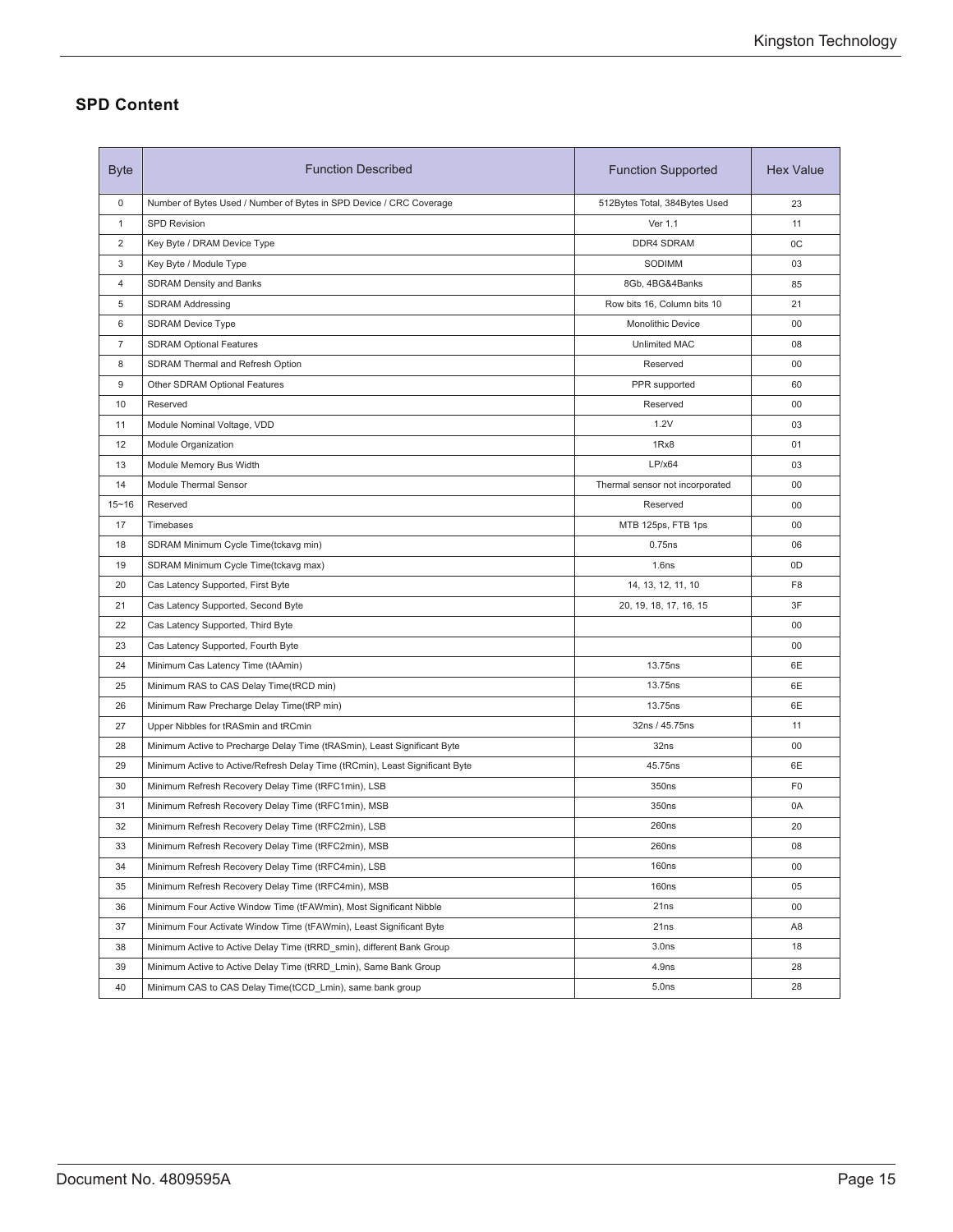## **SPD Content(cont)**

| 41<br>Upper Nibble for tWRmin<br>15ns<br>00<br>42<br>15 <sub>ns</sub><br>78<br>Minimum Write Recovery Time(tWRmin)<br>7.5ns / 2.5ns<br>43<br>Upper Nibbles for tWTRmin<br>00<br>44<br>2.5ns<br>14<br>Minimum Write to Read Time(tWTR_smin), different bank group<br>45<br>Minimum Write to Read Time(tWTR_Lmin), same bank group<br>7.5ns<br>3C<br>46~59<br>Reserved<br>00<br>Reserved<br>60<br>2C<br>Connector to SDRAM Bit Mapping<br>61<br>Connector to SDRAM Bit Mapping<br>16<br>62<br>2D<br>Connector to SDRAM Bit Mapping<br>63<br>04<br>Connector to SDRAM Bit Mapping<br>64<br>2C<br>Connector to SDRAM Bit Mapping<br>65<br>16<br>Connector to SDRAM Bit Mapping<br>2D<br>66<br>Connector to SDRAM Bit Mapping<br>67<br>03<br>Connector to SDRAM Bit Mapping<br>68<br>Connector to SDRAM Bit Mapping<br>00<br>69<br>00<br>Connector to SDRAM Bit Mapping<br>70<br>2B<br>Connector to SDRAM Bit Mapping<br>71<br>Connector to SDRAM Bit Mapping<br>15<br>72<br>04<br>Connector to SDRAM Bit Mapping<br>73<br>2D<br>Connector to SDRAM Bit Mapping<br>74<br>2C<br>Connector to SDRAM Bit Mapping<br>75<br>0C<br>Connector to SDRAM Bit Mapping<br>76<br>2D<br>Connector to SDRAM Bit Mapping<br>77<br>Connector to SDRAM Bit Mapping<br>03<br>78~116<br>Reserved<br>Reserved<br>00<br>00<br>117<br>5.0ns<br>Fine Offset for Minimum CAS to CAS Delay Time(tCCD_Lmin), same bank group<br>118<br>9C<br>Fine Offset for Minimum Activate to Acticate Delay Time(tRRD_L_min), Same Bank Group<br>4.90ns<br>119<br>3.00ns<br>00<br>Fine Offset for Minimum Activate to Acticate Delay Time(tRRD_Smin), Different Bank Group<br>120<br>45.75ns<br>Fine Offset for Minimum Activate to Acticate/Refresh Delay Time(tRCmin)<br>00<br>13.75ns<br>121<br>00<br>Fine Offset for Minimum Row Precharge Delay Time(tRPmin)<br>13.75ns<br>122<br>00<br>Fine Offset for Minimum RAS to CAS Delay Time(tRCD_min)<br>123<br>$00\,$<br>13.75ns<br>Fine Offset for Minimum CAS Latency Delay Time(tAA_min)<br>E7<br>Fine Offset for DRAM Maximum Cycle Time(tCKAVG_max)<br>124<br>1.6ns<br>125<br>Fine Offset for DRAM Minimum Cycle Time(tCKAVG min)<br>0.75ns<br>00<br>77<br>126<br>Cyclical Redundancy Code<br>$\blacksquare$<br>127<br>Cyclical Redundancy Code<br>B <sub>3</sub><br>J,<br>30.00mm<br>0F<br>128<br>Raw Card Extension, Module Nominal Height<br>129<br>Module Maximum Thickness<br>11<br>A <sub>2</sub><br>Reference Raw Card Used<br>40<br>130<br>Standard<br>$00\,$<br>131<br>Address Mapping from Edge Connector to DRAM<br>132<br>Reserved<br>00<br>Reserved<br>133<br>Reserved<br>00<br>Reserved<br>134<br>$00\,$<br>Reserved<br>Reserved<br>$00\,$<br>Reserved<br>135<br>Reserved<br>Reserved<br>$00\,$<br>136<br>Reserved<br>$00\,$<br>137<br>Reserved<br>Reserved | <b>Byte</b> | <b>Function Described</b> | <b>Function Supported</b> | <b>Hex Value</b> |
|-------------------------------------------------------------------------------------------------------------------------------------------------------------------------------------------------------------------------------------------------------------------------------------------------------------------------------------------------------------------------------------------------------------------------------------------------------------------------------------------------------------------------------------------------------------------------------------------------------------------------------------------------------------------------------------------------------------------------------------------------------------------------------------------------------------------------------------------------------------------------------------------------------------------------------------------------------------------------------------------------------------------------------------------------------------------------------------------------------------------------------------------------------------------------------------------------------------------------------------------------------------------------------------------------------------------------------------------------------------------------------------------------------------------------------------------------------------------------------------------------------------------------------------------------------------------------------------------------------------------------------------------------------------------------------------------------------------------------------------------------------------------------------------------------------------------------------------------------------------------------------------------------------------------------------------------------------------------------------------------------------------------------------------------------------------------------------------------------------------------------------------------------------------------------------------------------------------------------------------------------------------------------------------------------------------------------------------------------------------------------------------------------------------------------------------------------------------------------------------------------------------------------------------------------------------------------------------------------------------------------------------------------------------------------------------------------------------------------------------------------------------------------------------|-------------|---------------------------|---------------------------|------------------|
|                                                                                                                                                                                                                                                                                                                                                                                                                                                                                                                                                                                                                                                                                                                                                                                                                                                                                                                                                                                                                                                                                                                                                                                                                                                                                                                                                                                                                                                                                                                                                                                                                                                                                                                                                                                                                                                                                                                                                                                                                                                                                                                                                                                                                                                                                                                                                                                                                                                                                                                                                                                                                                                                                                                                                                                     |             |                           |                           |                  |
|                                                                                                                                                                                                                                                                                                                                                                                                                                                                                                                                                                                                                                                                                                                                                                                                                                                                                                                                                                                                                                                                                                                                                                                                                                                                                                                                                                                                                                                                                                                                                                                                                                                                                                                                                                                                                                                                                                                                                                                                                                                                                                                                                                                                                                                                                                                                                                                                                                                                                                                                                                                                                                                                                                                                                                                     |             |                           |                           |                  |
|                                                                                                                                                                                                                                                                                                                                                                                                                                                                                                                                                                                                                                                                                                                                                                                                                                                                                                                                                                                                                                                                                                                                                                                                                                                                                                                                                                                                                                                                                                                                                                                                                                                                                                                                                                                                                                                                                                                                                                                                                                                                                                                                                                                                                                                                                                                                                                                                                                                                                                                                                                                                                                                                                                                                                                                     |             |                           |                           |                  |
|                                                                                                                                                                                                                                                                                                                                                                                                                                                                                                                                                                                                                                                                                                                                                                                                                                                                                                                                                                                                                                                                                                                                                                                                                                                                                                                                                                                                                                                                                                                                                                                                                                                                                                                                                                                                                                                                                                                                                                                                                                                                                                                                                                                                                                                                                                                                                                                                                                                                                                                                                                                                                                                                                                                                                                                     |             |                           |                           |                  |
|                                                                                                                                                                                                                                                                                                                                                                                                                                                                                                                                                                                                                                                                                                                                                                                                                                                                                                                                                                                                                                                                                                                                                                                                                                                                                                                                                                                                                                                                                                                                                                                                                                                                                                                                                                                                                                                                                                                                                                                                                                                                                                                                                                                                                                                                                                                                                                                                                                                                                                                                                                                                                                                                                                                                                                                     |             |                           |                           |                  |
|                                                                                                                                                                                                                                                                                                                                                                                                                                                                                                                                                                                                                                                                                                                                                                                                                                                                                                                                                                                                                                                                                                                                                                                                                                                                                                                                                                                                                                                                                                                                                                                                                                                                                                                                                                                                                                                                                                                                                                                                                                                                                                                                                                                                                                                                                                                                                                                                                                                                                                                                                                                                                                                                                                                                                                                     |             |                           |                           |                  |
|                                                                                                                                                                                                                                                                                                                                                                                                                                                                                                                                                                                                                                                                                                                                                                                                                                                                                                                                                                                                                                                                                                                                                                                                                                                                                                                                                                                                                                                                                                                                                                                                                                                                                                                                                                                                                                                                                                                                                                                                                                                                                                                                                                                                                                                                                                                                                                                                                                                                                                                                                                                                                                                                                                                                                                                     |             |                           |                           |                  |
|                                                                                                                                                                                                                                                                                                                                                                                                                                                                                                                                                                                                                                                                                                                                                                                                                                                                                                                                                                                                                                                                                                                                                                                                                                                                                                                                                                                                                                                                                                                                                                                                                                                                                                                                                                                                                                                                                                                                                                                                                                                                                                                                                                                                                                                                                                                                                                                                                                                                                                                                                                                                                                                                                                                                                                                     |             |                           |                           |                  |
|                                                                                                                                                                                                                                                                                                                                                                                                                                                                                                                                                                                                                                                                                                                                                                                                                                                                                                                                                                                                                                                                                                                                                                                                                                                                                                                                                                                                                                                                                                                                                                                                                                                                                                                                                                                                                                                                                                                                                                                                                                                                                                                                                                                                                                                                                                                                                                                                                                                                                                                                                                                                                                                                                                                                                                                     |             |                           |                           |                  |
|                                                                                                                                                                                                                                                                                                                                                                                                                                                                                                                                                                                                                                                                                                                                                                                                                                                                                                                                                                                                                                                                                                                                                                                                                                                                                                                                                                                                                                                                                                                                                                                                                                                                                                                                                                                                                                                                                                                                                                                                                                                                                                                                                                                                                                                                                                                                                                                                                                                                                                                                                                                                                                                                                                                                                                                     |             |                           |                           |                  |
|                                                                                                                                                                                                                                                                                                                                                                                                                                                                                                                                                                                                                                                                                                                                                                                                                                                                                                                                                                                                                                                                                                                                                                                                                                                                                                                                                                                                                                                                                                                                                                                                                                                                                                                                                                                                                                                                                                                                                                                                                                                                                                                                                                                                                                                                                                                                                                                                                                                                                                                                                                                                                                                                                                                                                                                     |             |                           |                           |                  |
|                                                                                                                                                                                                                                                                                                                                                                                                                                                                                                                                                                                                                                                                                                                                                                                                                                                                                                                                                                                                                                                                                                                                                                                                                                                                                                                                                                                                                                                                                                                                                                                                                                                                                                                                                                                                                                                                                                                                                                                                                                                                                                                                                                                                                                                                                                                                                                                                                                                                                                                                                                                                                                                                                                                                                                                     |             |                           |                           |                  |
|                                                                                                                                                                                                                                                                                                                                                                                                                                                                                                                                                                                                                                                                                                                                                                                                                                                                                                                                                                                                                                                                                                                                                                                                                                                                                                                                                                                                                                                                                                                                                                                                                                                                                                                                                                                                                                                                                                                                                                                                                                                                                                                                                                                                                                                                                                                                                                                                                                                                                                                                                                                                                                                                                                                                                                                     |             |                           |                           |                  |
|                                                                                                                                                                                                                                                                                                                                                                                                                                                                                                                                                                                                                                                                                                                                                                                                                                                                                                                                                                                                                                                                                                                                                                                                                                                                                                                                                                                                                                                                                                                                                                                                                                                                                                                                                                                                                                                                                                                                                                                                                                                                                                                                                                                                                                                                                                                                                                                                                                                                                                                                                                                                                                                                                                                                                                                     |             |                           |                           |                  |
|                                                                                                                                                                                                                                                                                                                                                                                                                                                                                                                                                                                                                                                                                                                                                                                                                                                                                                                                                                                                                                                                                                                                                                                                                                                                                                                                                                                                                                                                                                                                                                                                                                                                                                                                                                                                                                                                                                                                                                                                                                                                                                                                                                                                                                                                                                                                                                                                                                                                                                                                                                                                                                                                                                                                                                                     |             |                           |                           |                  |
|                                                                                                                                                                                                                                                                                                                                                                                                                                                                                                                                                                                                                                                                                                                                                                                                                                                                                                                                                                                                                                                                                                                                                                                                                                                                                                                                                                                                                                                                                                                                                                                                                                                                                                                                                                                                                                                                                                                                                                                                                                                                                                                                                                                                                                                                                                                                                                                                                                                                                                                                                                                                                                                                                                                                                                                     |             |                           |                           |                  |
|                                                                                                                                                                                                                                                                                                                                                                                                                                                                                                                                                                                                                                                                                                                                                                                                                                                                                                                                                                                                                                                                                                                                                                                                                                                                                                                                                                                                                                                                                                                                                                                                                                                                                                                                                                                                                                                                                                                                                                                                                                                                                                                                                                                                                                                                                                                                                                                                                                                                                                                                                                                                                                                                                                                                                                                     |             |                           |                           |                  |
|                                                                                                                                                                                                                                                                                                                                                                                                                                                                                                                                                                                                                                                                                                                                                                                                                                                                                                                                                                                                                                                                                                                                                                                                                                                                                                                                                                                                                                                                                                                                                                                                                                                                                                                                                                                                                                                                                                                                                                                                                                                                                                                                                                                                                                                                                                                                                                                                                                                                                                                                                                                                                                                                                                                                                                                     |             |                           |                           |                  |
|                                                                                                                                                                                                                                                                                                                                                                                                                                                                                                                                                                                                                                                                                                                                                                                                                                                                                                                                                                                                                                                                                                                                                                                                                                                                                                                                                                                                                                                                                                                                                                                                                                                                                                                                                                                                                                                                                                                                                                                                                                                                                                                                                                                                                                                                                                                                                                                                                                                                                                                                                                                                                                                                                                                                                                                     |             |                           |                           |                  |
|                                                                                                                                                                                                                                                                                                                                                                                                                                                                                                                                                                                                                                                                                                                                                                                                                                                                                                                                                                                                                                                                                                                                                                                                                                                                                                                                                                                                                                                                                                                                                                                                                                                                                                                                                                                                                                                                                                                                                                                                                                                                                                                                                                                                                                                                                                                                                                                                                                                                                                                                                                                                                                                                                                                                                                                     |             |                           |                           |                  |
|                                                                                                                                                                                                                                                                                                                                                                                                                                                                                                                                                                                                                                                                                                                                                                                                                                                                                                                                                                                                                                                                                                                                                                                                                                                                                                                                                                                                                                                                                                                                                                                                                                                                                                                                                                                                                                                                                                                                                                                                                                                                                                                                                                                                                                                                                                                                                                                                                                                                                                                                                                                                                                                                                                                                                                                     |             |                           |                           |                  |
|                                                                                                                                                                                                                                                                                                                                                                                                                                                                                                                                                                                                                                                                                                                                                                                                                                                                                                                                                                                                                                                                                                                                                                                                                                                                                                                                                                                                                                                                                                                                                                                                                                                                                                                                                                                                                                                                                                                                                                                                                                                                                                                                                                                                                                                                                                                                                                                                                                                                                                                                                                                                                                                                                                                                                                                     |             |                           |                           |                  |
|                                                                                                                                                                                                                                                                                                                                                                                                                                                                                                                                                                                                                                                                                                                                                                                                                                                                                                                                                                                                                                                                                                                                                                                                                                                                                                                                                                                                                                                                                                                                                                                                                                                                                                                                                                                                                                                                                                                                                                                                                                                                                                                                                                                                                                                                                                                                                                                                                                                                                                                                                                                                                                                                                                                                                                                     |             |                           |                           |                  |
|                                                                                                                                                                                                                                                                                                                                                                                                                                                                                                                                                                                                                                                                                                                                                                                                                                                                                                                                                                                                                                                                                                                                                                                                                                                                                                                                                                                                                                                                                                                                                                                                                                                                                                                                                                                                                                                                                                                                                                                                                                                                                                                                                                                                                                                                                                                                                                                                                                                                                                                                                                                                                                                                                                                                                                                     |             |                           |                           |                  |
|                                                                                                                                                                                                                                                                                                                                                                                                                                                                                                                                                                                                                                                                                                                                                                                                                                                                                                                                                                                                                                                                                                                                                                                                                                                                                                                                                                                                                                                                                                                                                                                                                                                                                                                                                                                                                                                                                                                                                                                                                                                                                                                                                                                                                                                                                                                                                                                                                                                                                                                                                                                                                                                                                                                                                                                     |             |                           |                           |                  |
|                                                                                                                                                                                                                                                                                                                                                                                                                                                                                                                                                                                                                                                                                                                                                                                                                                                                                                                                                                                                                                                                                                                                                                                                                                                                                                                                                                                                                                                                                                                                                                                                                                                                                                                                                                                                                                                                                                                                                                                                                                                                                                                                                                                                                                                                                                                                                                                                                                                                                                                                                                                                                                                                                                                                                                                     |             |                           |                           |                  |
|                                                                                                                                                                                                                                                                                                                                                                                                                                                                                                                                                                                                                                                                                                                                                                                                                                                                                                                                                                                                                                                                                                                                                                                                                                                                                                                                                                                                                                                                                                                                                                                                                                                                                                                                                                                                                                                                                                                                                                                                                                                                                                                                                                                                                                                                                                                                                                                                                                                                                                                                                                                                                                                                                                                                                                                     |             |                           |                           |                  |
|                                                                                                                                                                                                                                                                                                                                                                                                                                                                                                                                                                                                                                                                                                                                                                                                                                                                                                                                                                                                                                                                                                                                                                                                                                                                                                                                                                                                                                                                                                                                                                                                                                                                                                                                                                                                                                                                                                                                                                                                                                                                                                                                                                                                                                                                                                                                                                                                                                                                                                                                                                                                                                                                                                                                                                                     |             |                           |                           |                  |
|                                                                                                                                                                                                                                                                                                                                                                                                                                                                                                                                                                                                                                                                                                                                                                                                                                                                                                                                                                                                                                                                                                                                                                                                                                                                                                                                                                                                                                                                                                                                                                                                                                                                                                                                                                                                                                                                                                                                                                                                                                                                                                                                                                                                                                                                                                                                                                                                                                                                                                                                                                                                                                                                                                                                                                                     |             |                           |                           |                  |
|                                                                                                                                                                                                                                                                                                                                                                                                                                                                                                                                                                                                                                                                                                                                                                                                                                                                                                                                                                                                                                                                                                                                                                                                                                                                                                                                                                                                                                                                                                                                                                                                                                                                                                                                                                                                                                                                                                                                                                                                                                                                                                                                                                                                                                                                                                                                                                                                                                                                                                                                                                                                                                                                                                                                                                                     |             |                           |                           |                  |
|                                                                                                                                                                                                                                                                                                                                                                                                                                                                                                                                                                                                                                                                                                                                                                                                                                                                                                                                                                                                                                                                                                                                                                                                                                                                                                                                                                                                                                                                                                                                                                                                                                                                                                                                                                                                                                                                                                                                                                                                                                                                                                                                                                                                                                                                                                                                                                                                                                                                                                                                                                                                                                                                                                                                                                                     |             |                           |                           |                  |
|                                                                                                                                                                                                                                                                                                                                                                                                                                                                                                                                                                                                                                                                                                                                                                                                                                                                                                                                                                                                                                                                                                                                                                                                                                                                                                                                                                                                                                                                                                                                                                                                                                                                                                                                                                                                                                                                                                                                                                                                                                                                                                                                                                                                                                                                                                                                                                                                                                                                                                                                                                                                                                                                                                                                                                                     |             |                           |                           |                  |
|                                                                                                                                                                                                                                                                                                                                                                                                                                                                                                                                                                                                                                                                                                                                                                                                                                                                                                                                                                                                                                                                                                                                                                                                                                                                                                                                                                                                                                                                                                                                                                                                                                                                                                                                                                                                                                                                                                                                                                                                                                                                                                                                                                                                                                                                                                                                                                                                                                                                                                                                                                                                                                                                                                                                                                                     |             |                           |                           |                  |
|                                                                                                                                                                                                                                                                                                                                                                                                                                                                                                                                                                                                                                                                                                                                                                                                                                                                                                                                                                                                                                                                                                                                                                                                                                                                                                                                                                                                                                                                                                                                                                                                                                                                                                                                                                                                                                                                                                                                                                                                                                                                                                                                                                                                                                                                                                                                                                                                                                                                                                                                                                                                                                                                                                                                                                                     |             |                           |                           |                  |
|                                                                                                                                                                                                                                                                                                                                                                                                                                                                                                                                                                                                                                                                                                                                                                                                                                                                                                                                                                                                                                                                                                                                                                                                                                                                                                                                                                                                                                                                                                                                                                                                                                                                                                                                                                                                                                                                                                                                                                                                                                                                                                                                                                                                                                                                                                                                                                                                                                                                                                                                                                                                                                                                                                                                                                                     |             |                           |                           |                  |
|                                                                                                                                                                                                                                                                                                                                                                                                                                                                                                                                                                                                                                                                                                                                                                                                                                                                                                                                                                                                                                                                                                                                                                                                                                                                                                                                                                                                                                                                                                                                                                                                                                                                                                                                                                                                                                                                                                                                                                                                                                                                                                                                                                                                                                                                                                                                                                                                                                                                                                                                                                                                                                                                                                                                                                                     |             |                           |                           |                  |
|                                                                                                                                                                                                                                                                                                                                                                                                                                                                                                                                                                                                                                                                                                                                                                                                                                                                                                                                                                                                                                                                                                                                                                                                                                                                                                                                                                                                                                                                                                                                                                                                                                                                                                                                                                                                                                                                                                                                                                                                                                                                                                                                                                                                                                                                                                                                                                                                                                                                                                                                                                                                                                                                                                                                                                                     |             |                           |                           |                  |
|                                                                                                                                                                                                                                                                                                                                                                                                                                                                                                                                                                                                                                                                                                                                                                                                                                                                                                                                                                                                                                                                                                                                                                                                                                                                                                                                                                                                                                                                                                                                                                                                                                                                                                                                                                                                                                                                                                                                                                                                                                                                                                                                                                                                                                                                                                                                                                                                                                                                                                                                                                                                                                                                                                                                                                                     |             |                           |                           |                  |
|                                                                                                                                                                                                                                                                                                                                                                                                                                                                                                                                                                                                                                                                                                                                                                                                                                                                                                                                                                                                                                                                                                                                                                                                                                                                                                                                                                                                                                                                                                                                                                                                                                                                                                                                                                                                                                                                                                                                                                                                                                                                                                                                                                                                                                                                                                                                                                                                                                                                                                                                                                                                                                                                                                                                                                                     |             |                           |                           |                  |
|                                                                                                                                                                                                                                                                                                                                                                                                                                                                                                                                                                                                                                                                                                                                                                                                                                                                                                                                                                                                                                                                                                                                                                                                                                                                                                                                                                                                                                                                                                                                                                                                                                                                                                                                                                                                                                                                                                                                                                                                                                                                                                                                                                                                                                                                                                                                                                                                                                                                                                                                                                                                                                                                                                                                                                                     |             |                           |                           |                  |
|                                                                                                                                                                                                                                                                                                                                                                                                                                                                                                                                                                                                                                                                                                                                                                                                                                                                                                                                                                                                                                                                                                                                                                                                                                                                                                                                                                                                                                                                                                                                                                                                                                                                                                                                                                                                                                                                                                                                                                                                                                                                                                                                                                                                                                                                                                                                                                                                                                                                                                                                                                                                                                                                                                                                                                                     |             |                           |                           |                  |
|                                                                                                                                                                                                                                                                                                                                                                                                                                                                                                                                                                                                                                                                                                                                                                                                                                                                                                                                                                                                                                                                                                                                                                                                                                                                                                                                                                                                                                                                                                                                                                                                                                                                                                                                                                                                                                                                                                                                                                                                                                                                                                                                                                                                                                                                                                                                                                                                                                                                                                                                                                                                                                                                                                                                                                                     |             |                           |                           |                  |
|                                                                                                                                                                                                                                                                                                                                                                                                                                                                                                                                                                                                                                                                                                                                                                                                                                                                                                                                                                                                                                                                                                                                                                                                                                                                                                                                                                                                                                                                                                                                                                                                                                                                                                                                                                                                                                                                                                                                                                                                                                                                                                                                                                                                                                                                                                                                                                                                                                                                                                                                                                                                                                                                                                                                                                                     |             |                           |                           |                  |
|                                                                                                                                                                                                                                                                                                                                                                                                                                                                                                                                                                                                                                                                                                                                                                                                                                                                                                                                                                                                                                                                                                                                                                                                                                                                                                                                                                                                                                                                                                                                                                                                                                                                                                                                                                                                                                                                                                                                                                                                                                                                                                                                                                                                                                                                                                                                                                                                                                                                                                                                                                                                                                                                                                                                                                                     |             |                           |                           |                  |
|                                                                                                                                                                                                                                                                                                                                                                                                                                                                                                                                                                                                                                                                                                                                                                                                                                                                                                                                                                                                                                                                                                                                                                                                                                                                                                                                                                                                                                                                                                                                                                                                                                                                                                                                                                                                                                                                                                                                                                                                                                                                                                                                                                                                                                                                                                                                                                                                                                                                                                                                                                                                                                                                                                                                                                                     |             |                           |                           |                  |
|                                                                                                                                                                                                                                                                                                                                                                                                                                                                                                                                                                                                                                                                                                                                                                                                                                                                                                                                                                                                                                                                                                                                                                                                                                                                                                                                                                                                                                                                                                                                                                                                                                                                                                                                                                                                                                                                                                                                                                                                                                                                                                                                                                                                                                                                                                                                                                                                                                                                                                                                                                                                                                                                                                                                                                                     |             |                           |                           |                  |